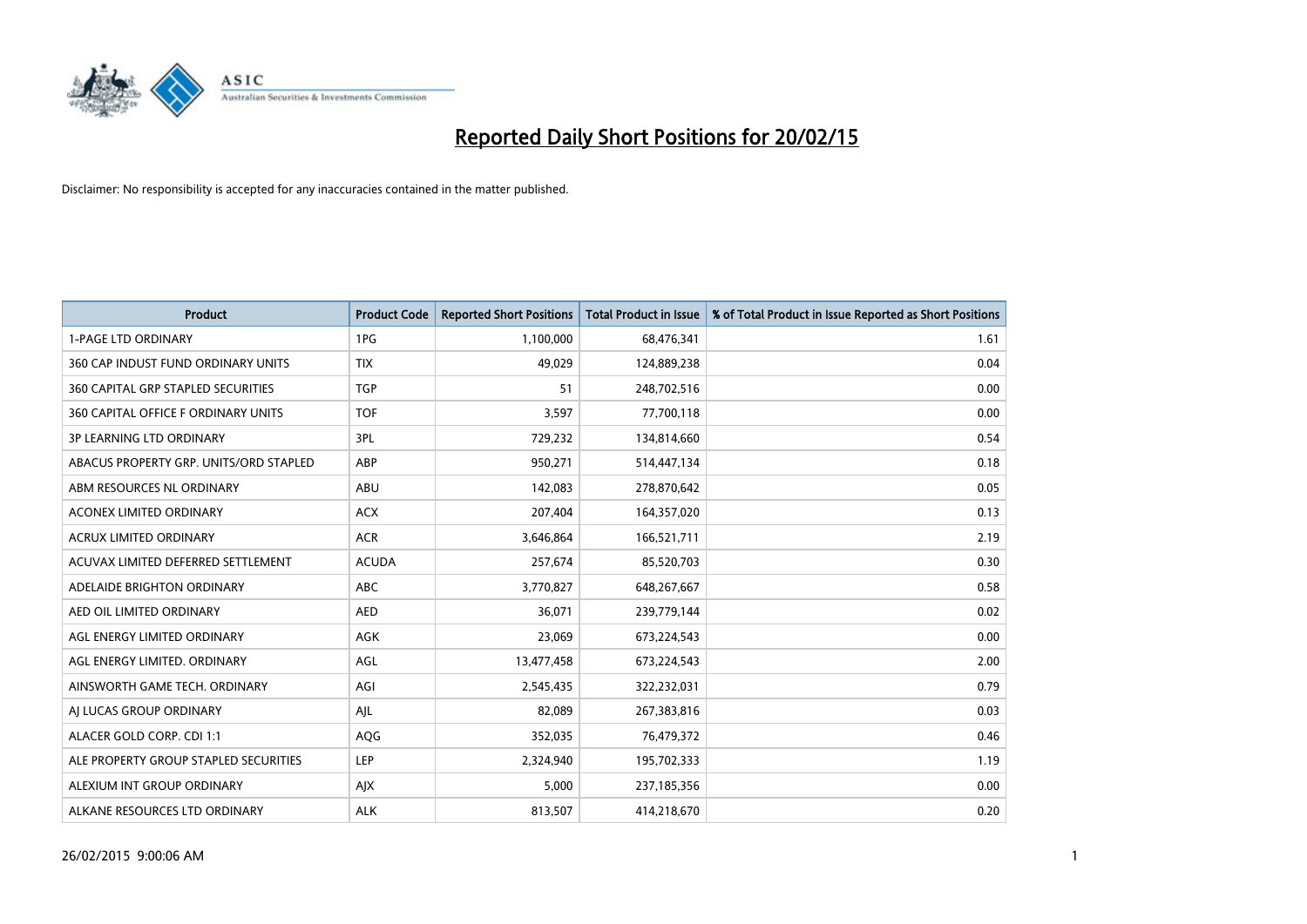

| <b>Product</b>                          | <b>Product Code</b> | <b>Reported Short Positions</b> | <b>Total Product in Issue</b> | % of Total Product in Issue Reported as Short Positions |
|-----------------------------------------|---------------------|---------------------------------|-------------------------------|---------------------------------------------------------|
| <b>ALLIANCE AVIATION ORDINARY</b>       | AQZ                 | 2,897                           | 106,429,638                   | 0.00                                                    |
| ALS LTD ORDINARY                        | <b>ALQ</b>          | 31,590,229                      | 407,246,306                   | 7.76                                                    |
| ALTIUM LIMITED ORDINARY                 | ALU                 | 135,368                         | 129,272,762                   | 0.10                                                    |
| ALUMINA LIMITED ORDINARY                | <b>AWC</b>          | 9,565,434                       | 2,806,225,615                 | 0.34                                                    |
| AMALGAMATED HOLDINGS ORDINARY           | AHD                 | 286                             | 157,917,136                   | 0.00                                                    |
| AMCOM TELECOMM. ORDINARY                | AMM                 | 763,358                         | 266,399,148                   | 0.29                                                    |
| AMCOR LIMITED ORDINARY                  | AMC                 | 4,741,746                       | 1,206,684,923                 | 0.39                                                    |
| AMP LIMITED ORDINARY                    | AMP                 | 14,613,865                      | 2,957,737,964                 | 0.49                                                    |
| ANSELL LIMITED ORDINARY                 | <b>ANN</b>          | 4,626,042                       | 153,139,924                   | 3.02                                                    |
| ANTARES ENERGY LTD ORDINARY             | AZZ                 | 346,170                         | 241,580,932                   | 0.14                                                    |
| ANZ BANKING GRP LTD ORDINARY            | ANZ                 | 14,374,534                      | 2,765,980,222                 | 0.52                                                    |
| APA GROUP STAPLED SECURITIES            | <b>APA</b>          | 9,390,758                       | 1,114,307,369                 | 0.84                                                    |
| APN NEWS & MEDIA ORDINARY               | <b>APN</b>          | 664,066                         | 1,029,041,356                 | 0.06                                                    |
| AQUARIUS PLATINUM. ORDINARY             | AQP                 | 2,820,254                       | 1,502,695,183                 | 0.19                                                    |
| ARAFURA RESOURCE LTD ORDINARY           | <b>ARU</b>          | 2,000                           | 441,270,644                   | 0.00                                                    |
| ARB CORPORATION ORDINARY                | <b>ARP</b>          | 571,029                         | 79,156,214                    | 0.72                                                    |
| ARDENT LEISURE GROUP STAPLED SECURITIES | AAD                 | 1,433,953                       | 438,666,245                   | 0.33                                                    |
| ARENA REIT. STAPLED                     | <b>ARF</b>          | 176,683                         | 211,949,183                   | 0.08                                                    |
| ARISTOCRAT LEISURE ORDINARY             | ALL                 | 573,669                         | 633,822,253                   | 0.09                                                    |
| ARRIUM LTD ORDINARY                     | ARI                 | 178,602,881                     | 2,937,293,755                 | 6.08                                                    |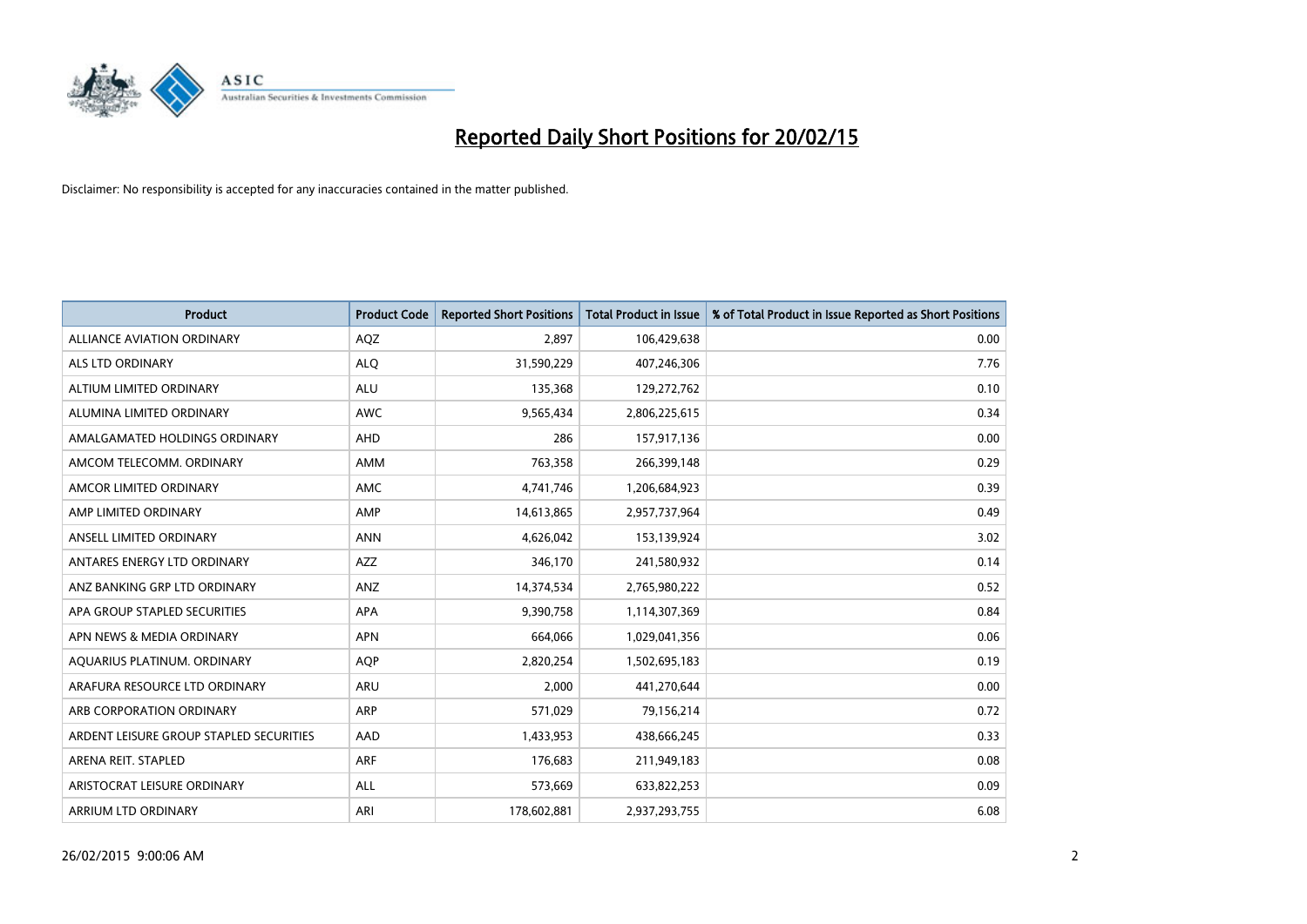

| <b>Product</b>                            | <b>Product Code</b> | <b>Reported Short Positions</b> | <b>Total Product in Issue</b> | % of Total Product in Issue Reported as Short Positions |
|-------------------------------------------|---------------------|---------------------------------|-------------------------------|---------------------------------------------------------|
| ASALEO CARE LIMITED ORDINARY              | AHY                 | 6,923,899                       | 603,469,434                   | 1.15                                                    |
| ASCIANO LIMITED ORDINARY                  | <b>AIO</b>          | 5,460,268                       | 975,385,664                   | 0.56                                                    |
| ASHLEY SERVICES GRP ORDINARY              | ASH                 | 498,972                         | 150,000,000                   | 0.33                                                    |
| ASPEN GROUP ORD/UNITS STAPLED             | <b>APZ</b>          | 39,272                          | 113,183,450                   | 0.03                                                    |
| ASPIRE MINING LTD ORDINARY                | <b>AKM</b>          | 1,000,001                       | 703,463,306                   | 0.14                                                    |
| ASTRO JAP PROP GROUP STAPLED US PROHIBIT. | AJA                 | 82,528                          | 66,449,934                    | 0.12                                                    |
| ASX LIMITED ORDINARY                      | ASX                 | 5,024,934                       | 193,595,162                   | 2.60                                                    |
| ATLAS IRON LIMITED ORDINARY               | <b>AGO</b>          | 86,802,030                      | 919,475,619                   | 9.44                                                    |
| AUCKLAND INTERNATION ORDINARY             | AIA                 | 64,552                          | 1,190,484,097                 | 0.01                                                    |
| AURIZON HOLDINGS LTD ORDINARY             | AZJ                 | 6,058,175                       | 2,123,934,162                 | 0.29                                                    |
| AUSDRILL LIMITED ORDINARY                 | ASL                 | 20,731,092                      | 312,277,224                   | 6.64                                                    |
| AUSENCO LIMITED ORDINARY                  | AAX                 | 424,138                         | 168,449,799                   | 0.25                                                    |
| AUSNET SERVICES STAPLED SECURITIES        | <b>AST</b>          | 34,085,703                      | 3,466,913,009                 | 0.98                                                    |
| AUST CAREERS NETWORK ORDINARY             | <b>ACO</b>          | 500,000                         | 83,748,775                    | 0.60                                                    |
| AUST INDUSTRIAL REIT UNIT                 | ANI                 | 45,105                          | 96,288,031                    | 0.05                                                    |
| <b>AUSTAL LIMITED ORDINARY</b>            | ASB                 | 90,967                          | 346,865,169                   | 0.03                                                    |
| AUSTBROKERS HOLDINGS ORDINARY             | <b>AUB</b>          | 126,810                         | 61,740,597                    | 0.21                                                    |
| AUSTEX OIL LIMITED ORDINARY               | <b>AOK</b>          | 62,000                          | 558,571,402                   | 0.01                                                    |
| AUSTIN ENGINEERING ORDINARY               | ANG                 | 394,700                         | 84,274,004                    | 0.47                                                    |
| AUSTIN EXPLORATION ORDINARY               | <b>AKK</b>          | 5,507,054                       | 332,607,790                   | 1.66                                                    |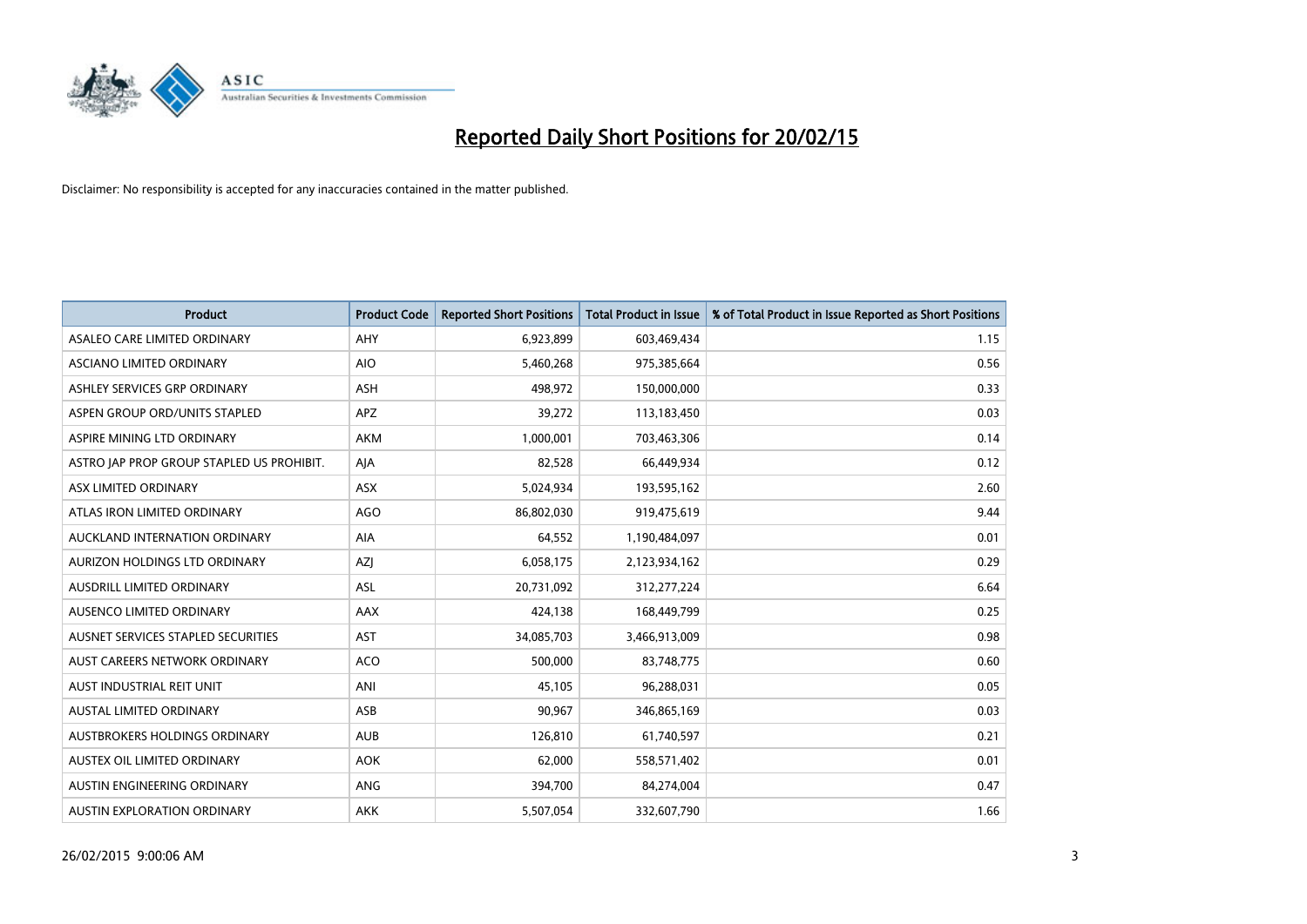

| <b>Product</b>                      | <b>Product Code</b> | <b>Reported Short Positions</b> | <b>Total Product in Issue</b> | % of Total Product in Issue Reported as Short Positions |
|-------------------------------------|---------------------|---------------------------------|-------------------------------|---------------------------------------------------------|
| AUSTRALIAN AGRICULT, ORDINARY       | AAC                 | 3,349,315                       | 532,474,721                   | 0.63                                                    |
| AUSTRALIAN PHARM. ORDINARY          | API                 | 9,745                           | 488,115,883                   | 0.00                                                    |
| AUTOMOTIVE HOLDINGS ORDINARY        | AHE                 | 1,232,186                       | 306,437,941                   | 0.40                                                    |
| AVEO GROUP STAPLED SECURITIES       | AOG                 | 628,547                         | 499,484,314                   | 0.13                                                    |
| AWE LIMITED ORDINARY                | <b>AWE</b>          | 23,650,770                      | 525,861,050                   | 4.50                                                    |
| <b>AZONTO PET LTD ORDINARY</b>      | <b>APY</b>          | 1                               | 1,159,375,100                 | 0.00                                                    |
| AZUMAH RESOURCES ORDINARY           | <b>AZM</b>          | $\mathbf{1}$                    | 393,850,639                   | 0.00                                                    |
| BANDANNA ENERGY ORDINARY            | <b>BND</b>          | 17,540,654                      | 528,481,199                   | 3.32                                                    |
| BANK OF QUEENSLAND. ORDINARY        | <b>BOQ</b>          | 6,285,812                       | 366,982,047                   | 1.71                                                    |
| <b>BANNERMAN RESOURCES ORDINARY</b> | <b>BMN</b>          | 63,000                          | 339,718,258                   | 0.02                                                    |
| <b>BASE RES LIMITED ORDINARY</b>    | <b>BSE</b>          | 335,868                         | 563,902,771                   | 0.06                                                    |
| <b>BATHURST RES LTD. ORDINARY</b>   | <b>BRL</b>          | 207,998                         | 947,828,434                   | 0.02                                                    |
| <b>BC IRON LIMITED ORDINARY</b>     | <b>BCI</b>          | 13,084,710                      | 196,196,992                   | 6.67                                                    |
| BEACH ENERGY LIMITED ORDINARY       | <b>BPT</b>          | 55,496,161                      | 1,297,496,886                 | 4.28                                                    |
| BEADELL RESOURCE LTD ORDINARY       | <b>BDR</b>          | 23,164,325                      | 798,657,280                   | 2.90                                                    |
| BEGA CHEESE LTD ORDINARY            | <b>BGA</b>          | 920,518                         | 152,602,945                   | 0.60                                                    |
| BENDIGO AND ADELAIDE ORDINARY       | <b>BEN</b>          | 17,923,935                      | 450,940,880                   | 3.97                                                    |
| BERKELEY RESOURCES ORDINARY         | <b>BKY</b>          | 185,100                         | 180,361,323                   | 0.10                                                    |
| BETASHARESCASHETF ETF UNITS         | AAA                 | 250                             | 14,486,989                    | 0.00                                                    |
| BHP BILLITON LIMITED ORDINARY       | <b>BHP</b>          | 11,048,053                      | 3,211,691,105                 | 0.34                                                    |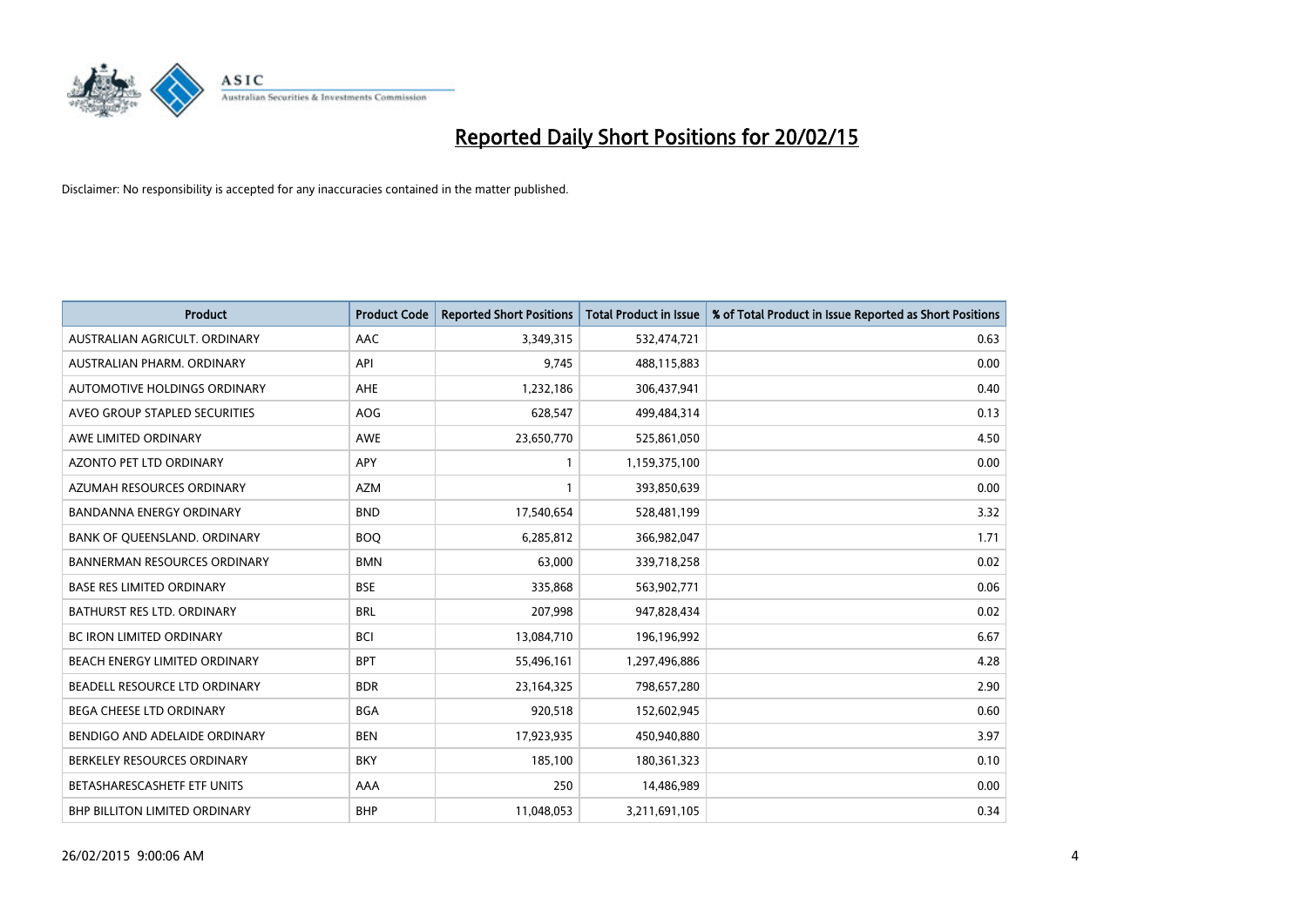

| <b>Product</b>                       | <b>Product Code</b> | <b>Reported Short Positions</b> | <b>Total Product in Issue</b> | % of Total Product in Issue Reported as Short Positions |
|--------------------------------------|---------------------|---------------------------------|-------------------------------|---------------------------------------------------------|
| <b>BIGAIR GROUP LIMITED ORDINARY</b> | <b>BGL</b>          | 49,160                          | 174,695,976                   | 0.03                                                    |
| <b>BILLABONG ORDINARY</b>            | <b>BBG</b>          | 5,172,469                       | 990,370,034                   | 0.52                                                    |
| <b>BLACKHAM RESOURCES ORDINARY</b>   | <b>BLK</b>          | 700,629                         | 177,864,434                   | 0.39                                                    |
| BLACKMORES LIMITED ORDINARY          | <b>BKL</b>          | 5,501                           | 17,224,284                    | 0.03                                                    |
| <b>BLUE ENERGY LIMITED ORDINARY</b>  | <b>BUL</b>          | 50,000                          | 1,140,993,237                 | 0.00                                                    |
| <b>BLUESCOPE STEEL LTD ORDINARY</b>  | <b>BSL</b>          | 5,075,948                       | 559,227,871                   | 0.91                                                    |
| <b>BOART LONGYEAR ORDINARY</b>       | <b>BLY</b>          | 18,104,595                      | 930,864,944                   | 1.94                                                    |
| BORA BORA RESOURCES ORDINARY         | <b>BBR</b>          | 247,808                         | 35,970,000                    | 0.69                                                    |
| <b>BORAL LIMITED, ORDINARY</b>       | <b>BLD</b>          | 10,316,355                      | 782,736,249                   | 1.32                                                    |
| <b>BRADKEN LIMITED ORDINARY</b>      | <b>BKN</b>          | 3,418,821                       | 171,027,249                   | 2.00                                                    |
| <b>BRAMBLES LIMITED ORDINARY</b>     | <b>BXB</b>          | 4,325,680                       | 1,566,289,727                 | 0.28                                                    |
| <b>BREVILLE GROUP LTD ORDINARY</b>   | <b>BRG</b>          | 2,704,156                       | 130,095,322                   | 2.08                                                    |
| <b>BRICKWORKS LIMITED ORDINARY</b>   | <b>BKW</b>          | 66,599                          | 148,403,478                   | 0.04                                                    |
| BT INVESTMENT MNGMNT ORDINARY        | <b>BTT</b>          | $\mathbf{1}$                    | 292,408,424                   | 0.00                                                    |
| <b>BURSON GROUP LTD ORDINARY</b>     | <b>BAP</b>          | 449,433                         | 163,585,666                   | 0.27                                                    |
| <b>BURU ENERGY ORDINARY</b>          | <b>BRU</b>          | 13,438,461                      | 339,997,078                   | 3.95                                                    |
| <b>BWP TRUST ORDINARY UNITS</b>      | <b>BWP</b>          | 12,126,923                      | 639,724,826                   | 1.90                                                    |
| CABCHARGE AUSTRALIA ORDINARY         | CAB                 | 8,135,664                       | 120,430,683                   | 6.76                                                    |
| <b>CADENCE CAPITAL ORDINARY</b>      | <b>CDM</b>          | 88,040                          | 199,946,538                   | 0.04                                                    |
| CALTEX AUSTRALIA ORDINARY            | <b>CTX</b>          | 104,054                         | 270,000,000                   | 0.04                                                    |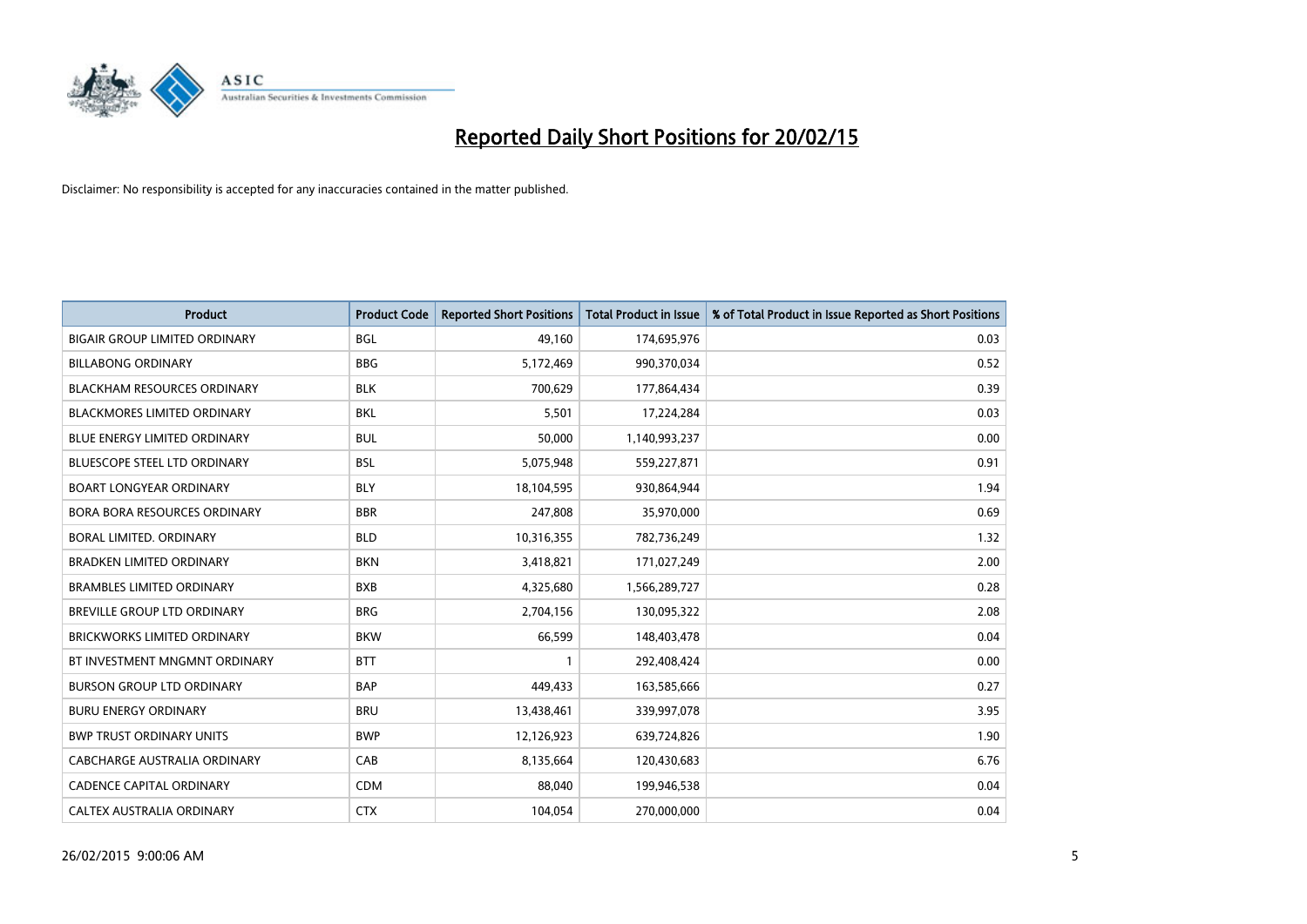

| <b>Product</b>                          | <b>Product Code</b> | <b>Reported Short Positions</b> | <b>Total Product in Issue</b> | % of Total Product in Issue Reported as Short Positions |
|-----------------------------------------|---------------------|---------------------------------|-------------------------------|---------------------------------------------------------|
| CAPE LAMBERT RES LTD ORDINARY           | <b>CFE</b>          | 280,137                         | 626,686,586                   | 0.04                                                    |
| CAPILANO HONEY LTD ORDINARY             | CZZ                 | 9,032                           | 8,597,121                     | 0.11                                                    |
| CAPITOL HEALTH ORDINARY                 | CAJ                 | 352,907                         | 522,280,212                   | 0.07                                                    |
| <b>CARBINE RESOURCES ORDINARY</b>       | <b>CRB</b>          | 35,000                          | 140,017,394                   | 0.02                                                    |
| <b>CARDNO LIMITED ORDINARY</b>          | CDD                 | 14,323,161                      | 164,564,684                   | 8.70                                                    |
| <b>CARINDALE PROPERTY UNIT</b>          | <b>CDP</b>          | 8,823                           | 70,000,000                    | 0.01                                                    |
| CARNARVON PETROLEUM ORDINARY            | <b>CVN</b>          | 1,960,280                       | 988,295,069                   | 0.20                                                    |
| <b>CARNEGIE WAVE ENERGY ORDINARY</b>    | <b>CWE</b>          | 100,500                         | 1,745,269,217                 | 0.01                                                    |
| CARSALES.COM LTD ORDINARY               | <b>CRZ</b>          | 13,656,132                      | 239,001,759                   | 5.71                                                    |
| <b>CASH CONVERTERS ORDINARY</b>         | CCV                 | 4,702,782                       | 478,876,525                   | 0.98                                                    |
| CEDAR WOODS PROP. ORDINARY              | <b>CWP</b>          | 257,682                         | 78,336,371                    | 0.33                                                    |
| CENTRAL PETROLEUM ORDINARY              | <b>CTP</b>          | 10,999                          | 368,718,957                   | 0.00                                                    |
| CENTURIA METRO REIT STAPLED             | <b>CMA</b>          | 698,404                         | 71,500,158                    | 0.98                                                    |
| CFS RETAIL TRUST GRP STAPLED SECURITIES | <b>CFX</b>          | 4,604,835                       | 3,050,355,727                 | 0.15                                                    |
| <b>CHALLENGER LIMITED ORDINARY</b>      | <b>CGF</b>          | 2,967,962                       | 569,725,821                   | 0.52                                                    |
| CHARTER HALL GROUP STAPLED US PROHIBIT. | <b>CHC</b>          | 1,824,654                       | 355,161,540                   | 0.51                                                    |
| <b>CHARTER HALL RETAIL UNITS</b>        | <b>CQR</b>          | 7,490,527                       | 372,893,153                   | 2.01                                                    |
| <b>CHORUS LIMITED ORDINARY</b>          | <b>CNU</b>          | 430,001                         | 396,369,767                   | 0.11                                                    |
| CLEARVIEW WEALTH LTD ORDINARY           | <b>CVW</b>          | 10,001                          | 581,111,182                   | 0.00                                                    |
| CLINUVEL PHARMACEUT. ORDINARY           | <b>CUV</b>          | 16,213                          | 44,497,287                    | 0.04                                                    |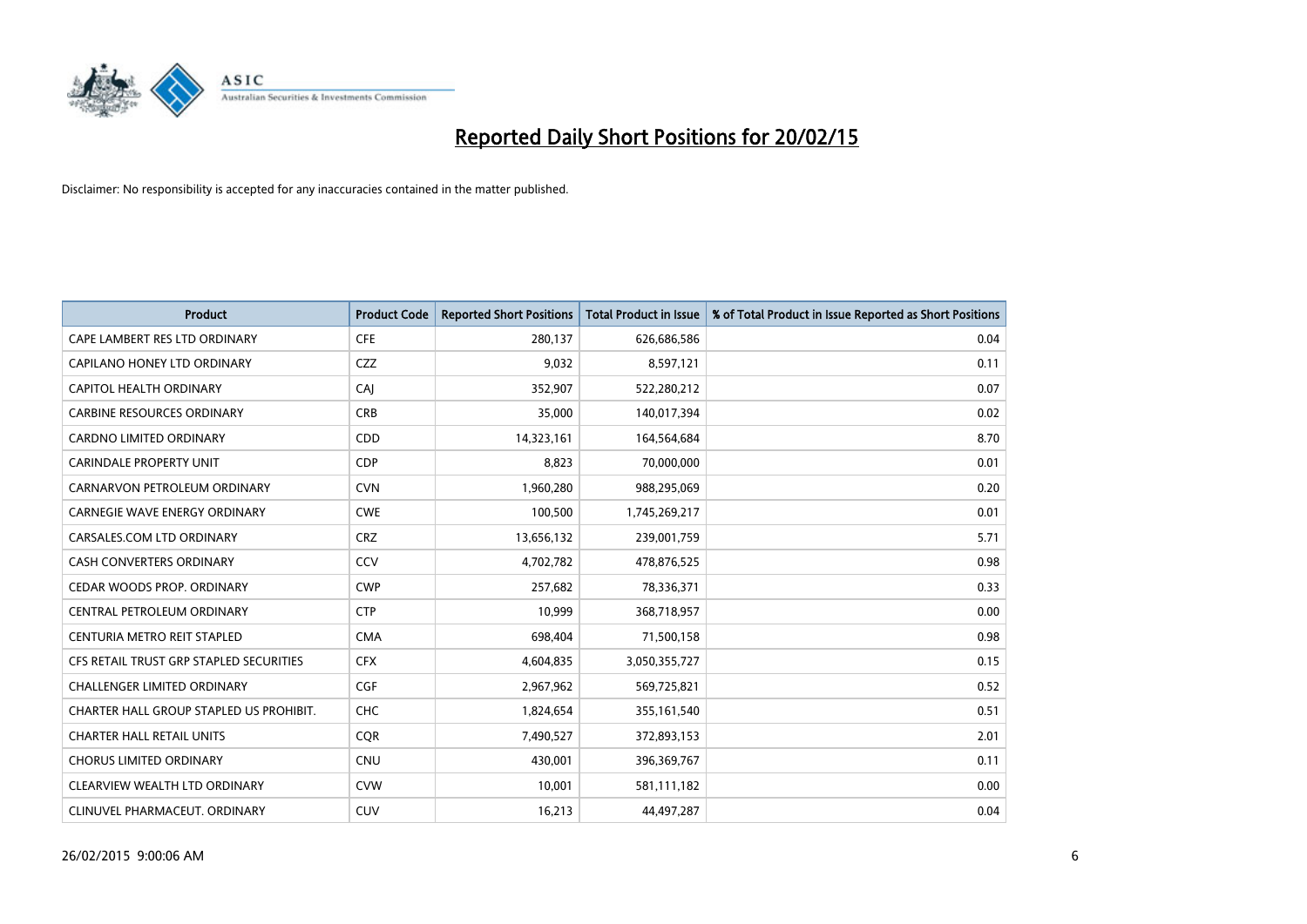

| <b>Product</b>                          | <b>Product Code</b> | <b>Reported Short Positions</b> | <b>Total Product in Issue</b> | % of Total Product in Issue Reported as Short Positions |
|-----------------------------------------|---------------------|---------------------------------|-------------------------------|---------------------------------------------------------|
| COAL OF AFRICA LTD ORDINARY             | <b>CZA</b>          | 426                             | 1,599,368,613                 | 0.00                                                    |
| <b>COALSPUR MINES LTD ORDINARY</b>      | <b>CPL</b>          | 82,631                          | 641,544,455                   | 0.01                                                    |
| COCA-COLA AMATIL ORDINARY               | <b>CCL</b>          | 20,020,659                      | 763,590,249                   | 2.62                                                    |
| COCHLEAR LIMITED ORDINARY               | <b>COH</b>          | 4,564,324                       | 57,081,775                    | 8.00                                                    |
| <b>COCKATOO COAL ORDINARY</b>           | <b>COK</b>          | 167,987                         | 46,335,196,929                | 0.00                                                    |
| <b>CODAN LIMITED ORDINARY</b>           | <b>CDA</b>          | 2,489                           | 177,063,244                   | 0.00                                                    |
| <b>COFFEY INTERNATIONAL ORDINARY</b>    | <b>COF</b>          | 6,075                           | 255,833,165                   | 0.00                                                    |
| <b>COKAL LTD ORDINARY</b>               | <b>CKA</b>          | 6,820                           | 471,487,926                   | 0.00                                                    |
| <b>COLLECTION HOUSE ORDINARY</b>        | <b>CLH</b>          | 410,569                         | 130,443,227                   | 0.31                                                    |
| COMMONWEALTH BANK, ORDINARY             | <b>CBA</b>          | 16,715,794                      | 1,621,319,194                 | 1.03                                                    |
| <b>COMPASS RESOURCES ORDINARY</b>       | <b>CMR</b>          | 7,472                           | 1,403,744,100                 | 0.00                                                    |
| <b>COMPUTERSHARE LTD ORDINARY</b>       | <b>CPU</b>          | 5,738,193                       | 556,203,079                   | 1.03                                                    |
| COOPER ENERGY LTD ORDINARY              | <b>COE</b>          | 556,859                         | 331,905,323                   | 0.17                                                    |
| <b>CORP TRAVEL LIMITED ORDINARY</b>     | <b>CTD</b>          | 847,099                         | 96,993,355                    | 0.87                                                    |
| <b>COVER-MORE GRP LTD ORDINARY</b>      | <b>CVO</b>          | 6,028,253                       | 317,750,000                   | 1.90                                                    |
| <b>CREDIT CORP GROUP ORDINARY</b>       | <b>CCP</b>          | 436,318                         | 46,296,407                    | 0.94                                                    |
| <b>CROMWELL PROP STAPLED SECURITIES</b> | <b>CMW</b>          | 30,639,077                      | 1,737,728,114                 | 1.76                                                    |
| CROWN RESORTS LTD ORDINARY              | <b>CWN</b>          | 14,815,507                      | 728,394,185                   | 2.03                                                    |
| <b>CSG LIMITED ORDINARY</b>             | CSV                 | 569,425                         | 284,148,839                   | 0.20                                                    |
| <b>CSL LIMITED ORDINARY</b>             | <b>CSL</b>          | 1,384,825                       | 473,895,326                   | 0.29                                                    |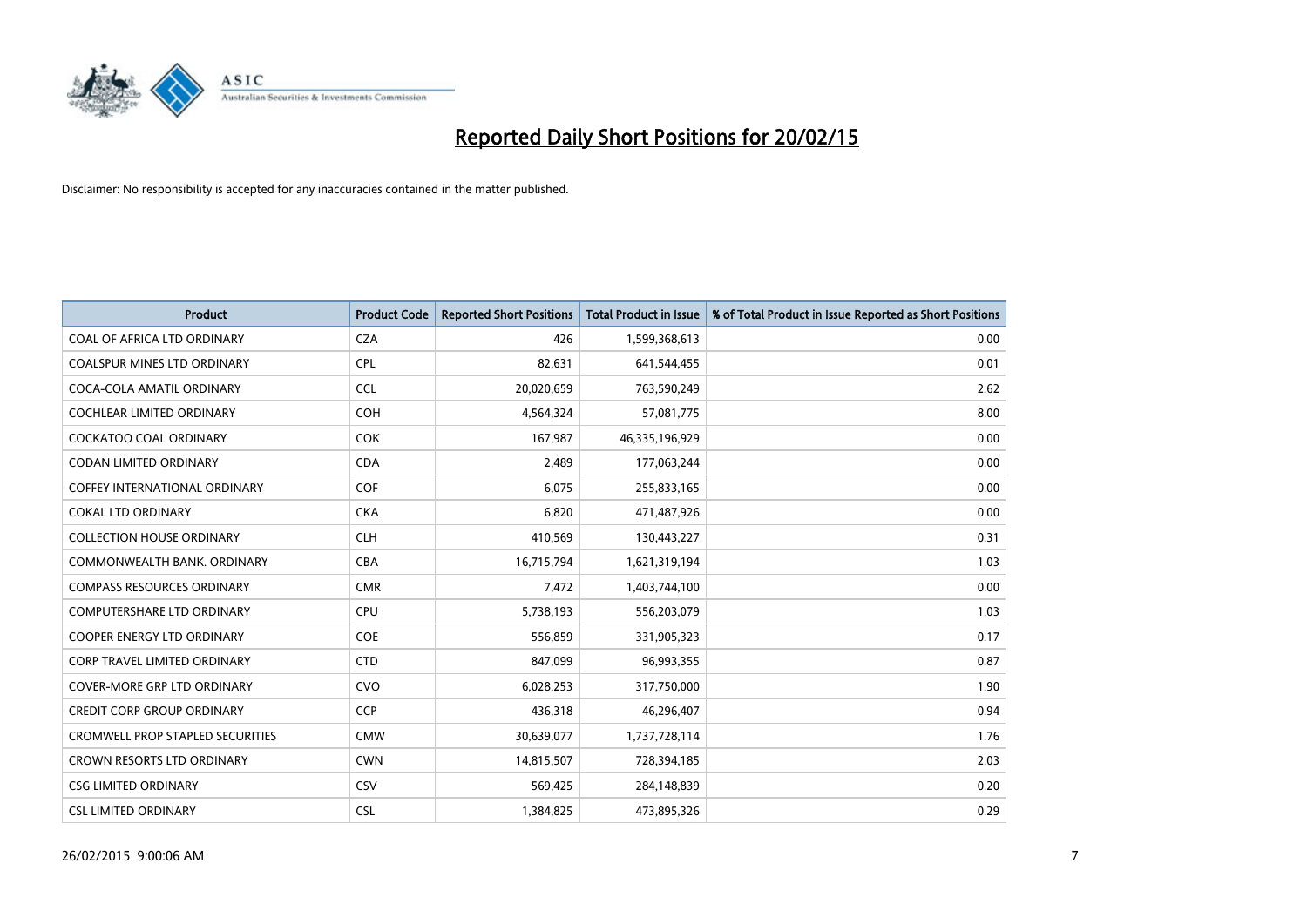

| <b>Product</b>                     | <b>Product Code</b> | <b>Reported Short Positions</b> | <b>Total Product in Issue</b> | % of Total Product in Issue Reported as Short Positions |
|------------------------------------|---------------------|---------------------------------|-------------------------------|---------------------------------------------------------|
| <b>CSR LIMITED ORDINARY</b>        | <b>CSR</b>          | 8,200,890                       | 506,000,315                   | 1.62                                                    |
| <b>CUDECO LIMITED ORDINARY</b>     | <b>CDU</b>          | 8,268,713                       | 248,722,167                   | 3.32                                                    |
| DATA#3 LIMITED ORDINARY            | <b>DTL</b>          | 1,000                           | 153,974,950                   | 0.00                                                    |
| DECMIL GROUP LIMITED ORDINARY      | <b>DCG</b>          | 1,030,521                       | 168,657,794                   | 0.61                                                    |
| DEEP YELLOW LIMITED ORDINARY       | <b>DYL</b>          | 1,002                           | 1,903,058,848                 | 0.00                                                    |
| DEVINE LIMITED ORDINARY            | <b>DVN</b>          | 1,548                           | 158,730,556                   | 0.00                                                    |
| DEXUS PROPERTY GROUP STAPLED UNITS | <b>DXS</b>          | 1,777,628                       | 905,531,797                   | 0.20                                                    |
| DICK SMITH HLDGS ORDINARY          | <b>DSH</b>          | 14,496,636                      | 236,511,364                   | 6.13                                                    |
| DISCOVERY METALS LTD ORDINARY      | <b>DML</b>          | 344.314                         | 644,039,581                   | 0.05                                                    |
| DOMINO PIZZA ENTERPR ORDINARY      | <b>DMP</b>          | 1,346,470                       | 86,560,773                    | 1.56                                                    |
| DONACO INTERNATIONAL ORDINARY      | <b>DNA</b>          | 14,555,500                      | 617,285,804                   | 2.36                                                    |
| DOWNER EDI LIMITED ORDINARY        | <b>DOW</b>          | 22,593,704                      | 435,399,975                   | 5.19                                                    |
| DRILLSEARCH ENERGY ORDINARY        | <b>DLS</b>          | 6,020,351                       | 461,101,450                   | 1.31                                                    |
| DUET GROUP STAPLED US PROHIBIT.    | <b>DUE</b>          | 9,314,637                       | 1,493,678,915                 | 0.62                                                    |
| DULUXGROUP LIMITED ORDINARY        | <b>DLX</b>          | 715,012                         | 388,543,268                   | 0.18                                                    |
| ECHO ENTERTAINMENT ORDINARY        | EGP                 | 3,417,604                       | 825,672,730                   | 0.41                                                    |
| ELDERS LIMITED ORDINARY            | <b>ELD</b>          | 712,897                         | 83,734,671                    | 0.85                                                    |
| <b>EMECO HOLDINGS ORDINARY</b>     | <b>EHL</b>          | 13,288,473                      | 599,675,707                   | 2.22                                                    |
| <b>ENDEAVOUR MIN CORP CDI 1:1</b>  | <b>EVR</b>          | 69,262                          | 45,886,643                    | 0.15                                                    |
| ENERGY RESOURCES ORDINARY 'A'      | ERA                 | 7,256,950                       | 517,725,062                   | 1.40                                                    |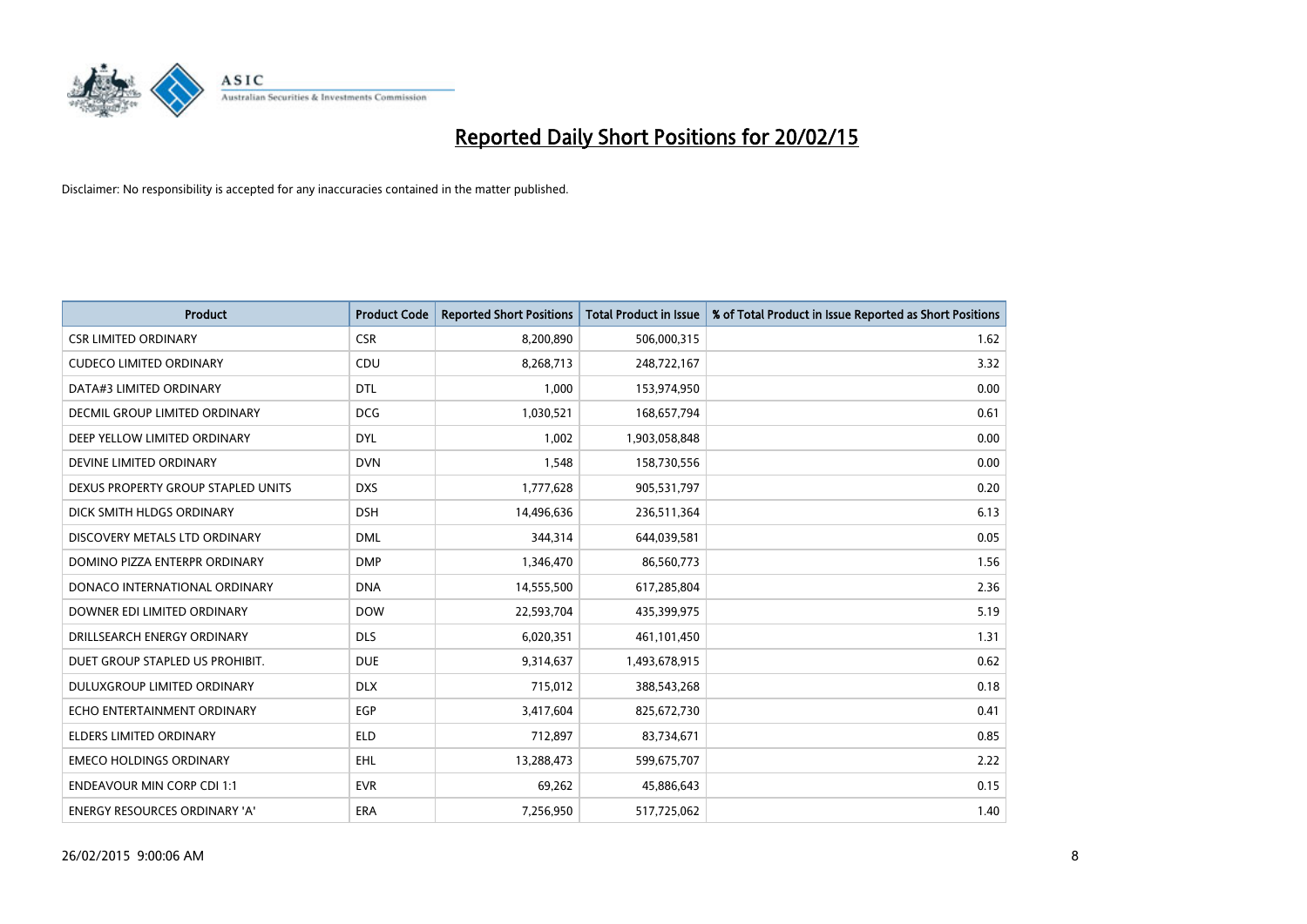

| <b>Product</b>                         | <b>Product Code</b> | <b>Reported Short Positions</b> | <b>Total Product in Issue</b> | % of Total Product in Issue Reported as Short Positions |
|----------------------------------------|---------------------|---------------------------------|-------------------------------|---------------------------------------------------------|
| <b>ENERGY WORLD CORPOR, ORDINARY</b>   | <b>EWC</b>          | 34,338,871                      | 1,734,166,672                 | 1.98                                                    |
| <b>ENSOGO LIMITED ORDINARY</b>         | E88                 | 212,387                         | 426,069,834                   | 0.05                                                    |
| EQUATORIAL RES LTD ORDINARY            | EQX                 | 33                              | 124,445,353                   | 0.00                                                    |
| EQUITY TRUSTEES ORDINARY               | EQT                 | 38,850                          | 19,270,117                    | 0.20                                                    |
| ERM POWER LIMITED ORDINARY             | EPW                 | 682,768                         | 241,689,186                   | 0.28                                                    |
| ESTIA HEALTH LTD ORDINARY              | <b>EHE</b>          | 528,177                         | 180,885,580                   | 0.29                                                    |
| EUREKA GROUP LTD ORDINARY              | <b>EGH</b>          | 670,000                         | 156,766,594                   | 0.43                                                    |
| EVOLUTION MINING LTD ORDINARY          | <b>EVN</b>          | 26,728,011                      | 714,921,647                   | 3.74                                                    |
| FAIRFAX MEDIA LTD ORDINARY             | <b>FXI</b>          | 38,594,491                      | 2,351,955,725                 | 1.64                                                    |
| <b>FAR LTD ORDINARY</b>                | <b>FAR</b>          | 10,333,726                      | 3,127,058,427                 | 0.33                                                    |
| FEDERATION CNTRES ORD/UNIT STAPLED SEC | <b>FDC</b>          | 3,542,212                       | 1,427,641,565                 | 0.25                                                    |
| FINBAR GROUP LIMITED ORDINARY          | <b>FRI</b>          | 7,164                           | 228,720,815                   | 0.00                                                    |
| FISHER & PAYKEL H. ORDINARY            | <b>FPH</b>          | 3,346                           | 557,913,817                   | 0.00                                                    |
| FLEETWOOD CORP ORDINARY                | <b>FWD</b>          | 1,167,883                       | 61,039,412                    | 1.91                                                    |
| FLETCHER BUILDING ORDINARY             | <b>FBU</b>          | 836,283                         | 687,854,788                   | 0.12                                                    |
| FLEXIGROUP LIMITED ORDINARY            | <b>FXL</b>          | 8,688,365                       | 304,096,060                   | 2.86                                                    |
| FLIGHT CENTRE TRAVEL ORDINARY          | <b>FLT</b>          | 8,028,731                       | 100,734,279                   | 7.97                                                    |
| FLINDERS MINES LTD ORDINARY            | <b>FMS</b>          | 164,998                         | 2,762,995,689                 | 0.01                                                    |
| <b>FOCUS MINERALS LTD ORDINARY</b>     | <b>FML</b>          | 2,469,563                       | 9,137,375,877                 | 0.03                                                    |
| FOLKESTONE EDU TRUST UNITS             | <b>FET</b>          | 43,549                          | 244,378,866                   | 0.02                                                    |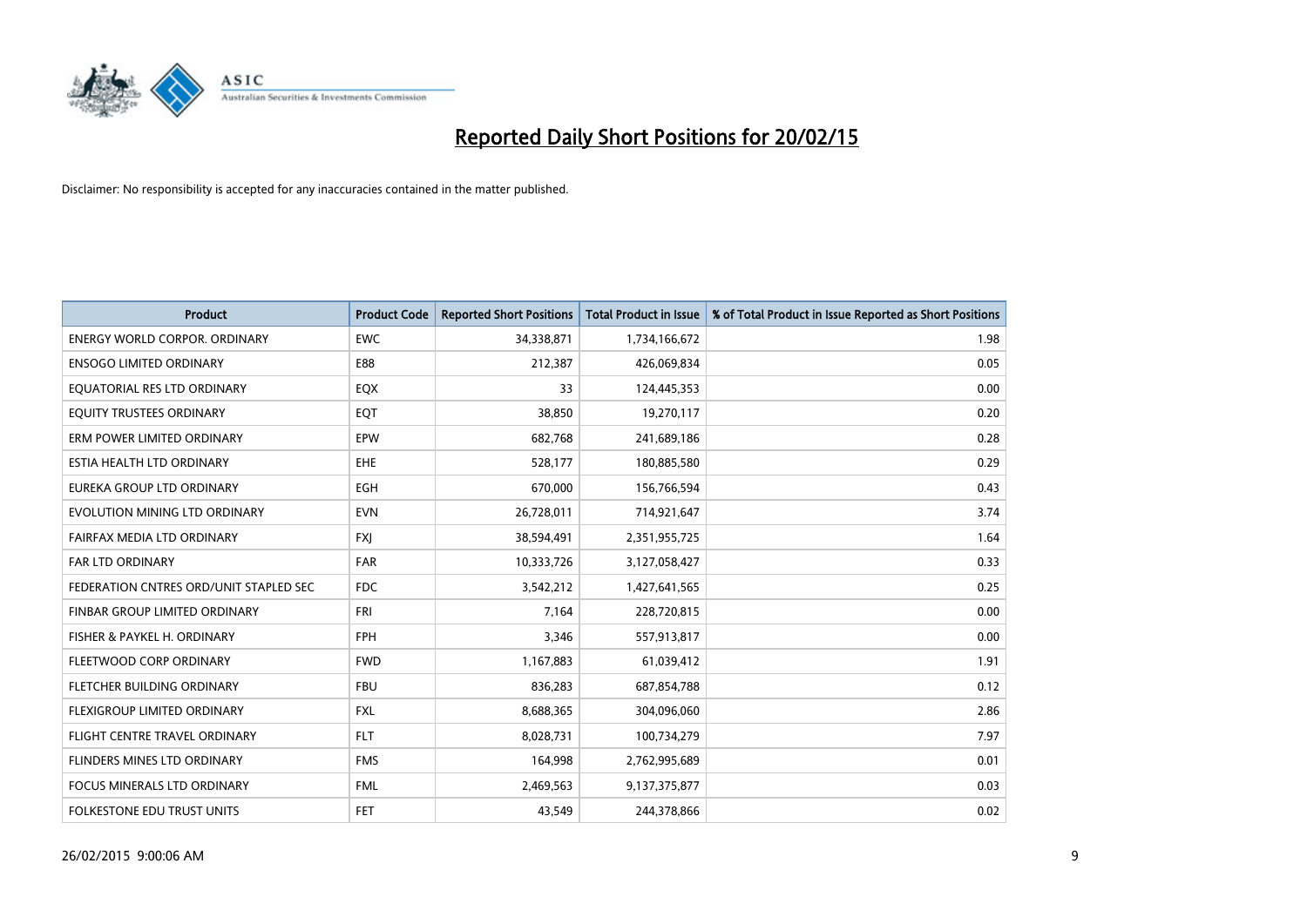

| <b>Product</b>                             | <b>Product Code</b> | <b>Reported Short Positions</b> | <b>Total Product in Issue</b> | % of Total Product in Issue Reported as Short Positions |
|--------------------------------------------|---------------------|---------------------------------|-------------------------------|---------------------------------------------------------|
| FONTERRA SHARE FUND ORDINARY UNITS         | <b>FSF</b>          | 14,481                          | 121,855,834                   | 0.01                                                    |
| FORTESCUE METALS GRP ORDINARY              | <b>FMG</b>          | 329,285,567                     | 3,113,798,151                 | 10.58                                                   |
| FREEDOM FOOD LTD ORDINARY                  | <b>FNP</b>          | 40,276                          | 152,689,663                   | 0.03                                                    |
| <b>FUNTASTIC LIMITED ORDINARY</b>          | <b>FUN</b>          | 370,000                         | 669,269,723                   | 0.06                                                    |
| <b>G.U.D. HOLDINGS ORDINARY</b>            | GUD                 | 941,876                         | 70,939,492                    | 1.33                                                    |
| <b>G8 EDUCATION LIMITED ORDINARY</b>       | <b>GEM</b>          | 16,709,283                      | 359,151,207                   | 4.65                                                    |
| <b>GALAXY RESOURCES ORDINARY</b>           | <b>GXY</b>          | 1,360,062                       | 1,064,783,990                 | 0.13                                                    |
| <b>GBST HOLDINGS ORDINARY</b>              | <b>GBT</b>          | 6,683                           | 66,561,725                    | 0.01                                                    |
| <b>GDI PROPERTY GRP STAPLED SECURITIES</b> | GDI                 | 534,864                         | 567,575,025                   | 0.09                                                    |
| <b>GENESIS ENERGY LTD ORDINARY</b>         | <b>GNE</b>          | 8,943                           | 1,000,000,000                 | 0.00                                                    |
| <b>GENETIC TECHNOLOGIES ORDINARY</b>       | <b>GTG</b>          | 13,350                          | 1,163,599,843                 | 0.00                                                    |
| <b>GENTRACK GROUP LTD ORDINARY</b>         | <b>GTK</b>          | 3,000                           | 72,699,510                    | 0.00                                                    |
| <b>GENWORTH MORTGAGE ORDINARY</b>          | <b>GMA</b>          | 20,921,334                      | 650,000,000                   | 3.22                                                    |
| <b>GEODYNAMICS LIMITED ORDINARY</b>        | GDY                 | 819                             | 435,880,130                   | 0.00                                                    |
| <b>GINDALBIE METALS LTD ORDINARY</b>       | <b>GBG</b>          | 14,007,445                      | 1,495,448,025                 | 0.94                                                    |
| <b>GOLD ROAD RES LTD ORDINARY</b>          | GOR                 | 687,427                         | 594,881,822                   | 0.12                                                    |
| <b>GOODMAN FIELDER. ORDINARY</b>           | GFF                 | 2,415,556                       | 1,955,559,207                 | 0.12                                                    |
| <b>GOODMAN GROUP STAPLED</b>               | <b>GMG</b>          | 2,883,502                       | 1,745,460,061                 | 0.17                                                    |
| <b>GPT GROUP STAPLED SEC.</b>              | <b>GPT</b>          | 4,872,044                       | 1,762,293,107                 | 0.28                                                    |
| <b>GRAINCORP LIMITED A CLASS ORDINARY</b>  | <b>GNC</b>          | 10,738,984                      | 228,855,628                   | 4.69                                                    |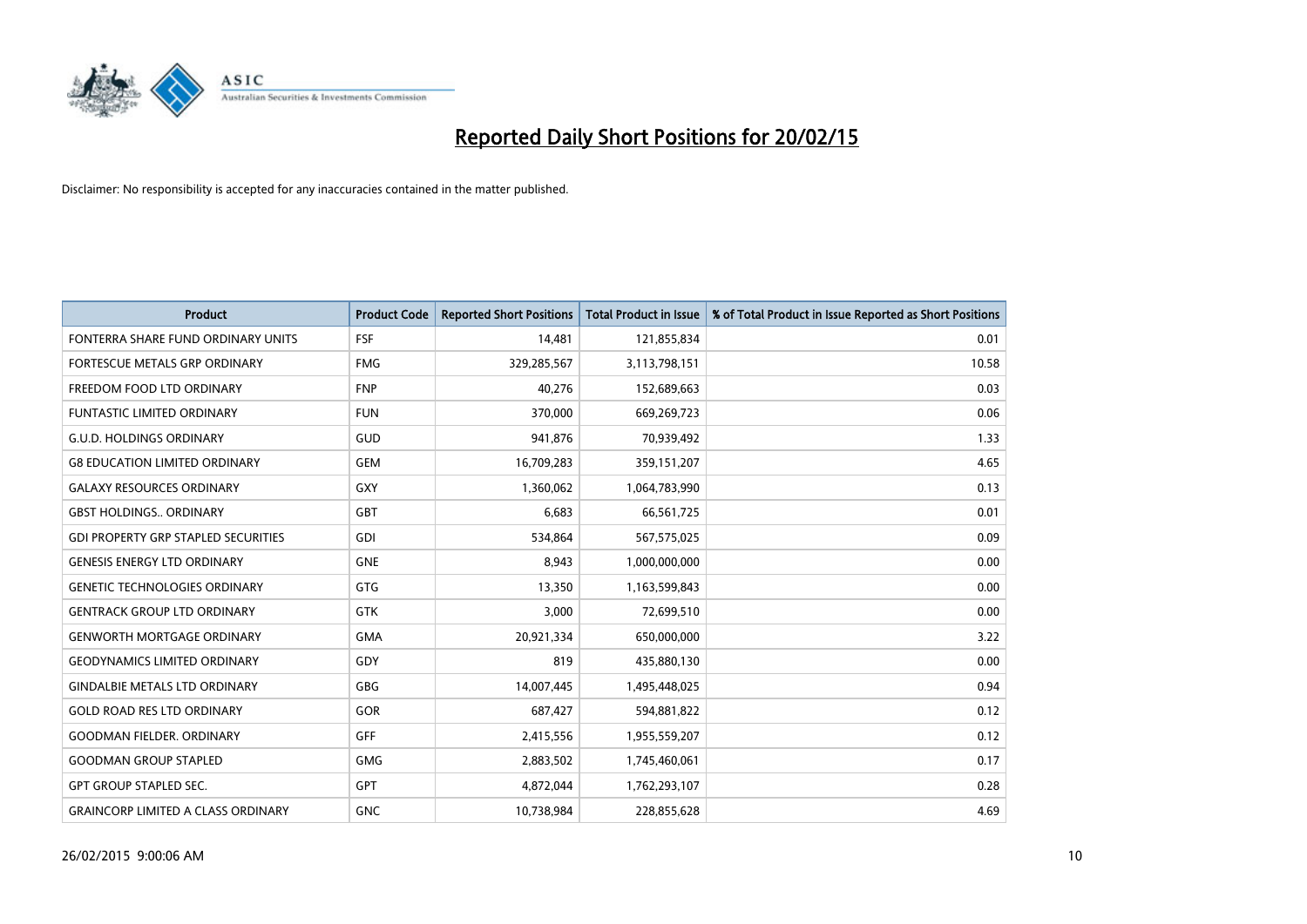

| <b>Product</b>                                   | <b>Product Code</b> | <b>Reported Short Positions</b> | <b>Total Product in Issue</b> | % of Total Product in Issue Reported as Short Positions |
|--------------------------------------------------|---------------------|---------------------------------|-------------------------------|---------------------------------------------------------|
| <b>GRANGE RESOURCES, ORDINARY</b>                | GRR                 | 580,544                         | 1,157,338,698                 | 0.05                                                    |
| <b>GRAYS ECOM LTD ORDINARY</b>                   | <b>GEG</b>          | 10,964                          | 92,109,420                    | 0.01                                                    |
| <b>GREENCROSS LIMITED ORDINARY</b>               | GXL                 | 2,237,889                       | 111,447,503                   | 2.01                                                    |
| <b>GREENLAND MIN EN LTD ORDINARY</b>             | GGG                 | 1,232,535                       | 669,389,552                   | 0.18                                                    |
| <b>GREENLAND MIN EN LTD RIGHTS 26-JUN-14</b>     | GGGR                | 3,842                           | 88,685,050                    | 0.00                                                    |
| <b>GROWTHPOINT PROPERTY ORD/UNIT STAPLED SEC</b> | GOZ                 | 699,677                         | 554,602,697                   | 0.13                                                    |
| <b>GRYPHON MINERALS LTD ORDINARY</b>             | GRY                 | 1,426,821                       | 401,290,987                   | 0.36                                                    |
| <b>GUILDFORD COAL LTD ORDINARY</b>               | <b>GUF</b>          | 49,999                          | 917,612,681                   | 0.01                                                    |
| <b>GWA GROUP LTD ORDINARY</b>                    | <b>GWA</b>          | 8,683,016                       | 306,533,770                   | 2.83                                                    |
| <b>HARVEY NORMAN ORDINARY</b>                    | <b>HVN</b>          | 33,836,322                      | 1,110,603,911                 | 3.05                                                    |
| HEALTHSCOPE LIMITED. ORDINARY                    | <b>HSO</b>          | 9,731,242                       | 1,732,094,838                 | 0.56                                                    |
| <b>HENDERSON GROUP CDI 1:1</b>                   | <b>HGG</b>          | 2,392,881                       | 753,392,858                   | 0.32                                                    |
| HFA HOLDINGS LIMITED ORDINARY                    | <b>HFA</b>          | 308                             | 162,147,897                   | 0.00                                                    |
| <b>HIGHLANDS PACIFIC ORDINARY</b>                | <b>HIG</b>          | 1                               | 920,577,086                   | 0.00                                                    |
| HILLGROVE RES LTD ORDINARY                       | <b>HGO</b>          | 109,596                         | 147,798,623                   | 0.07                                                    |
| HILLS LTD ORDINARY                               | <b>HIL</b>          | 1,770,085                       | 231,985,526                   | 0.76                                                    |
| HORIZON OIL LIMITED ORDINARY                     | <b>HZN</b>          | 31,744,220                      | 1,301,981,265                 | 2.44                                                    |
| HOTEL PROPERTY STAPLED                           | HPI                 | 67,474                          | 146, 105, 439                 | 0.05                                                    |
| <b>ICAR ASIA LTD ORDINARY</b>                    | ICQ                 | 185,959                         | 217,769,656                   | 0.09                                                    |
| <b>IINET LIMITED ORDINARY</b>                    | <b>IIN</b>          | 8,026,350                       | 162,950,896                   | 4.93                                                    |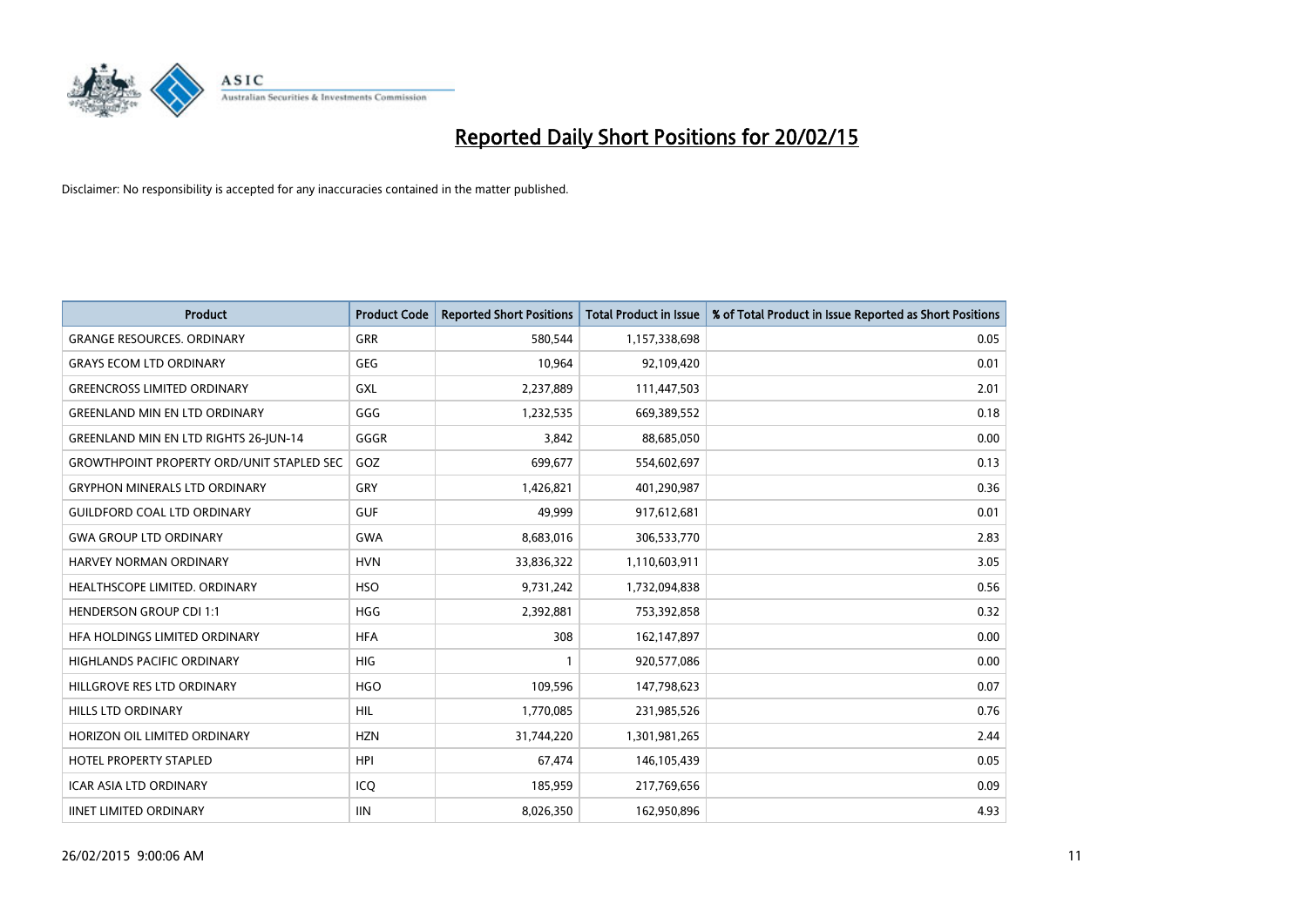

| <b>Product</b>                                | <b>Product Code</b> | <b>Reported Short Positions</b> | <b>Total Product in Issue</b> | % of Total Product in Issue Reported as Short Positions |
|-----------------------------------------------|---------------------|---------------------------------|-------------------------------|---------------------------------------------------------|
| <b>ILUKA RESOURCES ORDINARY</b>               | <b>ILU</b>          | 17,998,154                      | 418,700,517                   | 4.30                                                    |
| <b>IMDEX LIMITED ORDINARY</b>                 | <b>IMD</b>          | 1,451,061                       | 216,203,136                   | 0.67                                                    |
| IMF BENTHAM LTD ORDINARY                      | <b>IMF</b>          | 1,912,127                       | 166,580,957                   | 1.15                                                    |
| <b>INCITEC PIVOT ORDINARY</b>                 | IPL                 | 27,655,177                      | 1,675,621,466                 | 1.65                                                    |
| <b>INDEPENDENCE GROUP ORDINARY</b>            | <b>IGO</b>          | 749,657                         | 234,256,573                   | 0.32                                                    |
| <b>INDUSTRIA REIT STAPLED</b>                 | <b>IDR</b>          | 38,727                          | 125,000,001                   | 0.03                                                    |
| <b>INFIGEN ENERGY STAPLED SECURITIES</b>      | <b>IFN</b>          | 695,760                         | 767,887,581                   | 0.09                                                    |
| <b>INFOMEDIA LTD ORDINARY</b>                 | <b>IFM</b>          | 835,744                         | 307,877,687                   | 0.27                                                    |
| INGENIA GROUP STAPLED SECURITIES              | <b>INA</b>          | 10,839,496                      | 878,851,910                   | 1.23                                                    |
| INSURANCE AUSTRALIA ORDINARY                  | IAG                 | 6,503,196                       | 2,341,618,048                 | 0.28                                                    |
| <b>INTREPID MINES ORDINARY</b>                | <b>IAU</b>          | 1,215,398                       | 369,869,196                   | 0.33                                                    |
| INTUERI EDU GRP LTD ORDINARY                  | <b>IQE</b>          | 86                              | 100,000,000                   | 0.00                                                    |
| <b>INVESTA OFFICE FUND STAPLED SECURITIES</b> | <b>IOF</b>          | 1,793,020                       | 614,047,458                   | 0.29                                                    |
| <b>INVOCARE LIMITED ORDINARY</b>              | <b>IVC</b>          | 3,316,322                       | 110,030,298                   | 3.01                                                    |
| <b>IOOF HOLDINGS LTD ORDINARY</b>             | IFL                 | 14,192,554                      | 300,133,752                   | 4.73                                                    |
| IPH LIMITED ORDINARY                          | IPH                 | 566,666                         | 157,559,499                   | 0.36                                                    |
| <b>IPROPERTY GROUP LTD ORDINARY</b>           | <b>IPP</b>          | 3,496,354                       | 186,703,204                   | 1.87                                                    |
| <b>IRESS LIMITED ORDINARY</b>                 | <b>IRE</b>          | 3,395,733                       | 159,097,319                   | 2.13                                                    |
| <b>ISELECT LTD ORDINARY</b>                   | <b>ISU</b>          | 2,040,861                       | 261,489,894                   | 0.78                                                    |
| <b>ISENTIA GROUP LTD ORDINARY</b>             | <b>ISD</b>          | 482,432                         | 200,000,001                   | 0.24                                                    |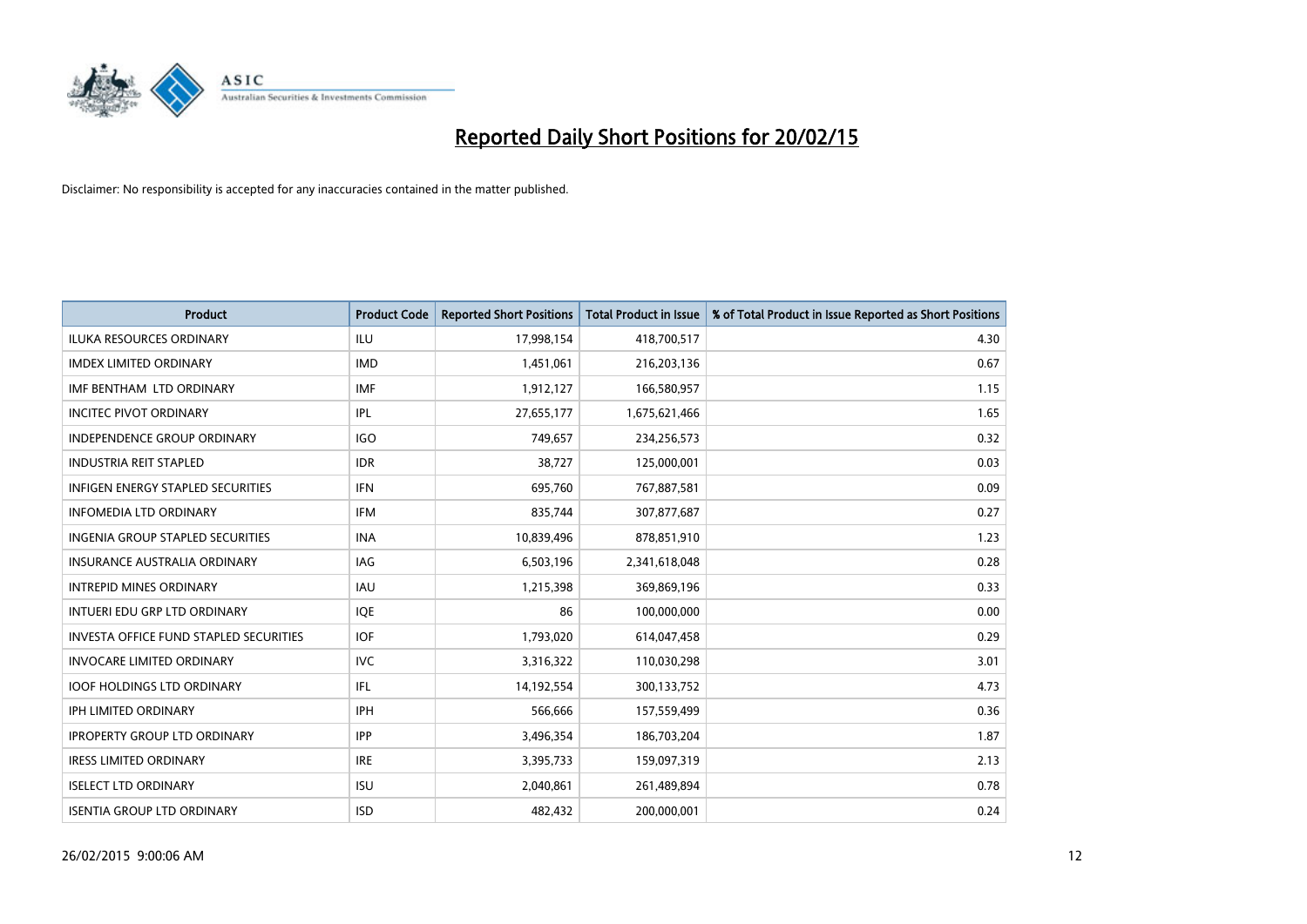

| <b>Product</b>                           | <b>Product Code</b> | <b>Reported Short Positions</b> | <b>Total Product in Issue</b> | % of Total Product in Issue Reported as Short Positions |
|------------------------------------------|---------------------|---------------------------------|-------------------------------|---------------------------------------------------------|
| <b>ISENTRIC LTD. ORDINARY</b>            | ICU                 | 35,864                          | 134,703,703                   | 0.03                                                    |
| JAMES HARDIE INDUST CHESS DEPOSITARY INT | <b>IHX</b>          | 12,028,177                      | 445,256,278                   | 2.70                                                    |
| <b>JAPARA HEALTHCARE LT ORDINARY</b>     | <b>IHC</b>          | 18,336,140                      | 263,046,592                   | 6.97                                                    |
| <b>JB HI-FI LIMITED ORDINARY</b>         | <b>IBH</b>          | 9,201,843                       | 98,950,309                    | 9.30                                                    |
| KAROON GAS AUSTRALIA ORDINARY            | <b>KAR</b>          | 20,580,595                      | 246,608,239                   | 8.35                                                    |
| KATHMANDU HOLD LTD ORDINARY              | <b>KMD</b>          | 8,676,464                       | 201,484,583                   | 4.31                                                    |
| <b>KBL MINING LIMITED ORDINARY</b>       | <b>KBL</b>          | 1,820                           | 495,765,509                   | 0.00                                                    |
| KINGSGATE CONSOLID. ORDINARY             | <b>KCN</b>          | 16,709,937                      | 223,584,937                   | 7.47                                                    |
| KINGSROSE MINING LTD ORDINARY            | <b>KRM</b>          | 414,490                         | 358,611,493                   | 0.12                                                    |
| <b>KOGI IRON LTD ORDINARY</b>            | <b>KFE</b>          | 993,603                         | 376,669,836                   | 0.26                                                    |
| LEIGHTON HOLDINGS ORDINARY               | LEI                 | 5,958,818                       | 338,503,563                   | 1.76                                                    |
| LEND LEASE GROUP UNIT/ORD STAPLED        | LLC                 | 2,473,264                       | 579,596,726                   | 0.43                                                    |
| LIFESTYLE COMMUNIT. ORDINARY             | LIC                 | 25,000                          | 101,220,131                   | 0.02                                                    |
| LIQUEFIED NATURAL ORDINARY               | LNG                 | 9,718,707                       | 462,643,201                   | 2.10                                                    |
| LONESTAR RESO LTD ORDINARY               | <b>LNR</b>          | 109,271                         | 752,187,211                   | 0.01                                                    |
| LOVISA HOLDINGS LTD ORDINARY             | LOV                 | 7,712                           | 105,000,000                   | 0.01                                                    |
| LYNAS CORPORATION ORDINARY               | <b>LYC</b>          | 71,781,578                      | 3,370,991,332                 | 2.13                                                    |
| <b>M2 GRP LTD ORDINARY</b>               | <b>MTU</b>          | 1,744,247                       | 181,905,060                   | 0.96                                                    |
| <b>MACA LIMITED ORDINARY</b>             | <b>MLD</b>          | 1,172,399                       | 232,676,373                   | 0.50                                                    |
| <b>MACMAHON HOLDINGS ORDINARY</b>        | <b>MAH</b>          | 30,349                          | 1,261,699,966                 | 0.00                                                    |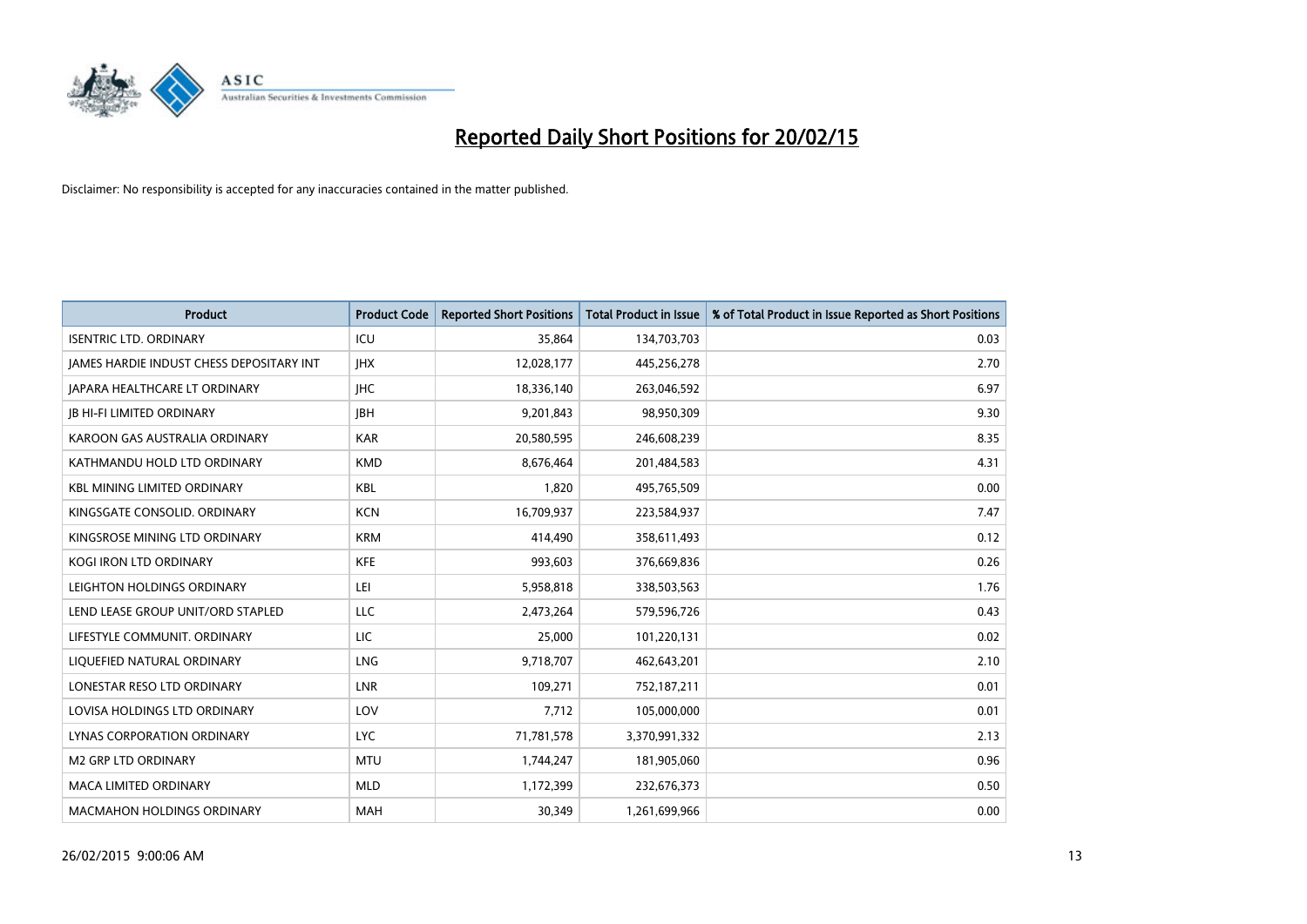

| <b>Product</b>                        | <b>Product Code</b> | <b>Reported Short Positions</b> | <b>Total Product in Issue</b> | % of Total Product in Issue Reported as Short Positions |
|---------------------------------------|---------------------|---------------------------------|-------------------------------|---------------------------------------------------------|
| MACO ATLAS ROADS GRP ORDINARY STAPLED | <b>MQA</b>          | 7,584,358                       | 511,538,852                   | 1.48                                                    |
| MACQUARIE GROUP LTD ORDINARY          | MQG                 | 1,266,061                       | 324,342,024                   | 0.39                                                    |
| MAGELLAN FIN GRP LTD ORDINARY         | <b>MFG</b>          | 1,365,343                       | 159,818,691                   | 0.85                                                    |
| <b>MANTRA GROUP LTD ORDINARY</b>      | <b>MTR</b>          | 4,289,321                       | 249,471,229                   | 1.72                                                    |
| <b>MATRIX C &amp; E LTD ORDINARY</b>  | <b>MCE</b>          | 2,556,746                       | 94,555,428                    | 2.70                                                    |
| MAVERICK DRILLING ORDINARY            | <b>MAD</b>          | 8,742                           | 545,000,115                   | 0.00                                                    |
| <b>MAXITRANS INDUSTRIES ORDINARY</b>  | <b>MXI</b>          | 287,315                         | 185,075,653                   | 0.16                                                    |
| MAYNE PHARMA LTD ORDINARY             | <b>MYX</b>          | 9,786,921                       | 707,069,028                   | 1.38                                                    |
| MCMILLAN SHAKESPEARE ORDINARY         | <b>MMS</b>          | 234,777                         | 77,525,801                    | 0.30                                                    |
| MCPHERSON'S LTD ORDINARY              | <b>MCP</b>          | 592                             | 96,684,407                    | 0.00                                                    |
| MEDIBANK PRIVATE LTD ORDINARY         | <b>MPL</b>          | 23,278,408                      | 2,754,003,240                 | 0.85                                                    |
| MEDUSA MINING LTD ORDINARY            | <b>MML</b>          | 7,014,597                       | 207,794,301                   | 3.38                                                    |
| MELBOURNE IT LIMITED ORDINARY         | <b>MLB</b>          | 1,000                           | 92,944,392                    | 0.00                                                    |
| MEO AUSTRALIA LTD ORDINARY            | <b>MEO</b>          | 411,000                         | 750,488,387                   | 0.05                                                    |
| MERIDIAN ENERGY INSTALMENT RECEIPTS   | MEZCA               | 450,000                         | 1,255,413,626                 | 0.04                                                    |
| MESOBLAST LIMITED ORDINARY            | <b>MSB</b>          | 17,450,731                      | 324,201,029                   | 5.38                                                    |
| METALS X LIMITED ORDINARY             | <b>MLX</b>          | 130,458                         | 416,010,939                   | 0.03                                                    |
| METCASH LIMITED ORDINARY              | <b>MTS</b>          | 146,445,082                     | 928,357,876                   | 15.77                                                   |
| METMINCO LIMITED ORDINARY             | <b>MNC</b>          | 32,000                          | 1,855,516,023                 | 0.00                                                    |
| MIGHTY RIVER POWER ORDINARY           | <b>MYT</b>          | 1,758,944                       | 1,400,012,517                 | 0.13                                                    |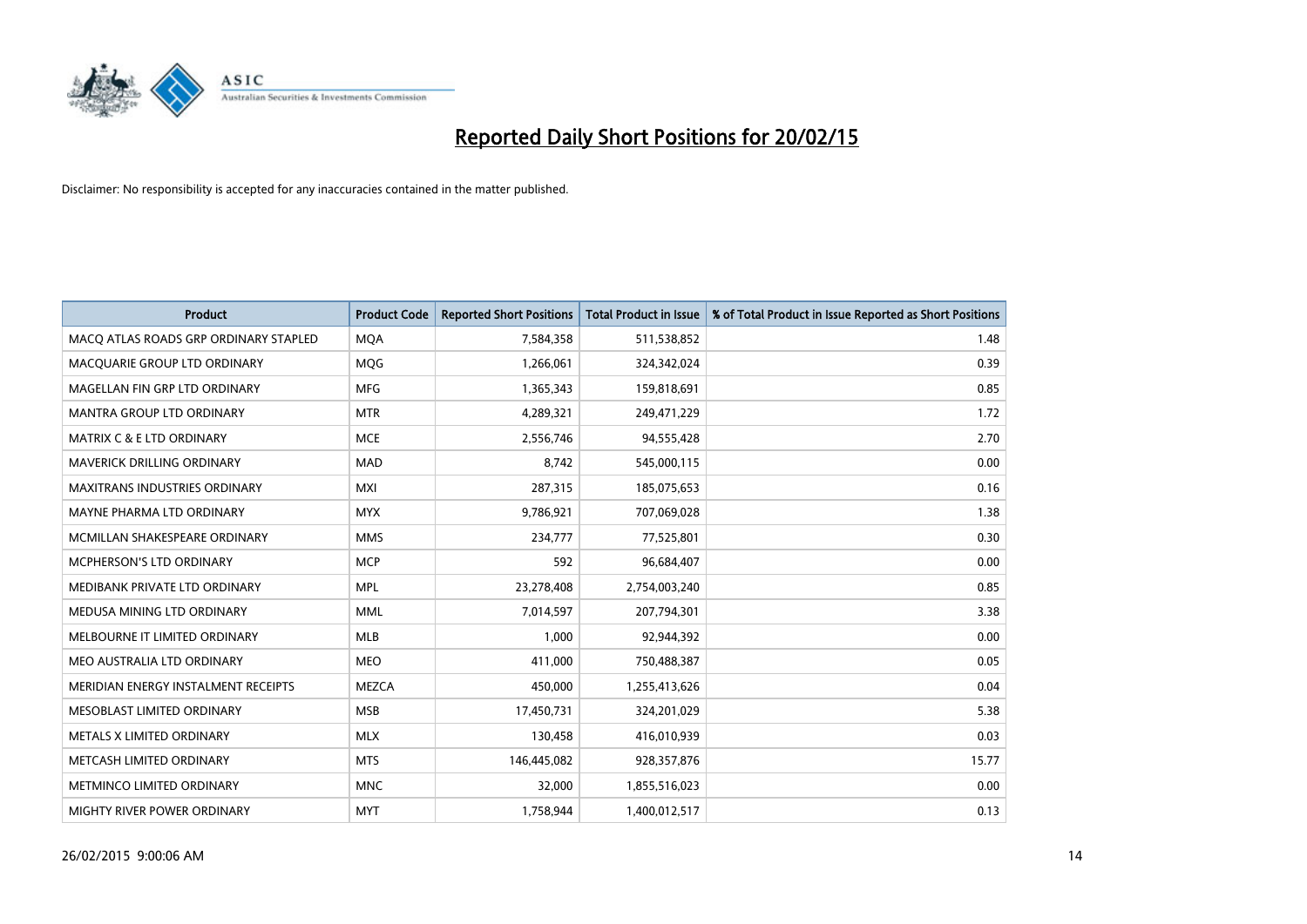

| <b>Product</b>                    | <b>Product Code</b> | <b>Reported Short Positions</b> | <b>Total Product in Issue</b> | % of Total Product in Issue Reported as Short Positions |
|-----------------------------------|---------------------|---------------------------------|-------------------------------|---------------------------------------------------------|
| MINCOR RESOURCES NL ORDINARY      | <b>MCR</b>          | 22,893                          | 188,208,274                   | 0.01                                                    |
| MINERAL DEPOSITS ORDINARY         | <b>MDL</b>          | 1,199,283                       | 103,676,341                   | 1.16                                                    |
| MINERAL RESOURCES. ORDINARY       | <b>MIN</b>          | 15,657,932                      | 187,270,274                   | 8.36                                                    |
| MIRABELA NICKEL LTD ORDINARY      | <b>MBN</b>          | 2,012,125                       | 929,710,216                   | 0.22                                                    |
| MIRVAC GROUP STAPLED SECURITIES   | <b>MGR</b>          | 9,603,214                       | 3,697,197,370                 | 0.26                                                    |
| MISSION NEWENERGY ORDINARY        | <b>MBT</b>          | 10,935                          | 25,870,275                    | 0.04                                                    |
| <b>MMAOFFSHOR ORDINARY</b>        | <b>MRM</b>          | 19,819,634                      | 368,666,221                   | 5.38                                                    |
| MOLOPO ENERGY LTD ORDINARY        | <b>MPO</b>          | 30,833                          | 248,832,798                   | 0.01                                                    |
| MONADELPHOUS GROUP ORDINARY       | <b>MND</b>          | 7,896,127                       | 92,998,380                    | 8.49                                                    |
| MONASH IVF GROUP LTD ORDINARY     | <b>MVF</b>          | 1,015,495                       | 231,081,089                   | 0.44                                                    |
| MORTGAGE CHOICE LTD ORDINARY      | MOC                 | 52,466                          | 124,216,248                   | 0.04                                                    |
| <b>MOUNT GIBSON IRON ORDINARY</b> | <b>MGX</b>          | 60,493,293                      | 1,090,805,085                 | 5.55                                                    |
| MULTIPLEX SITES SITES             | <b>MXUPA</b>        | 2,170                           | 4,500,000                     | 0.05                                                    |
| MYER HOLDINGS LTD ORDINARY        | <b>MYR</b>          | 116,138,189                     | 585,689,551                   | 19.83                                                   |
| NANOSONICS LIMITED ORDINARY       | <b>NAN</b>          | 476,231                         | 264,362,826                   | 0.18                                                    |
| NATIONAL AUST. BANK ORDINARY      | <b>NAB</b>          | 11,227,503                      | 2,419,353,823                 | 0.46                                                    |
| NATIONAL STORAGE STAPLED          | <b>NSR</b>          | 1,165,761                       | 295,631,660                   | 0.39                                                    |
| NAVITAS LIMITED ORDINARY          | <b>NVT</b>          | 2,758,263                       | 376,037,813                   | 0.73                                                    |
| NEARMAP LTD ORDINARY              | <b>NEA</b>          | 2,147,245                       | 348,196,101                   | 0.62                                                    |
| NEMEX RESOURCES LTD ORDINARY      | <b>NXR</b>          | 3,756                           | 210,247,921                   | 0.00                                                    |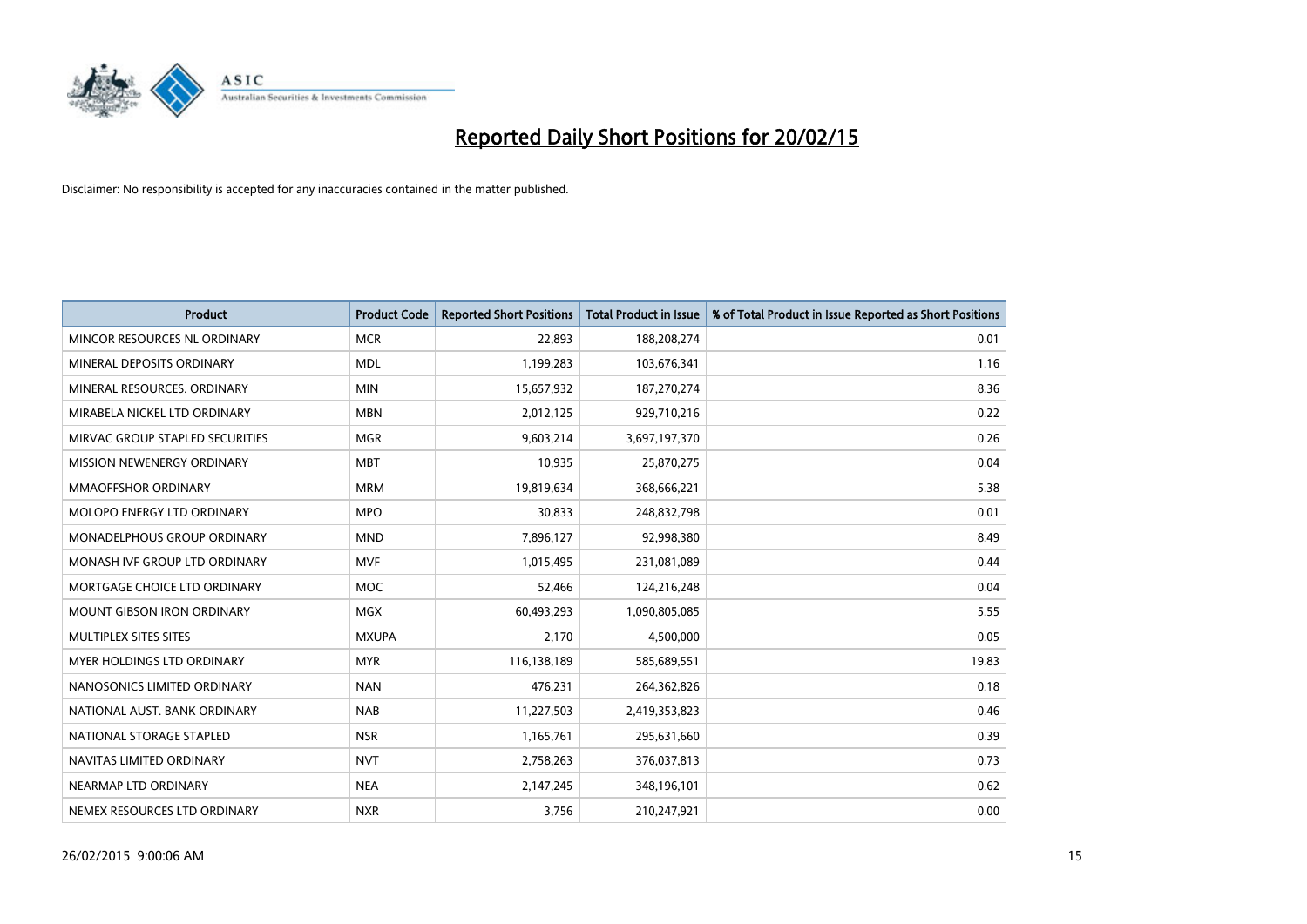

| <b>Product</b>                         | <b>Product Code</b> | <b>Reported Short Positions</b> | <b>Total Product in Issue</b> | % of Total Product in Issue Reported as Short Positions |
|----------------------------------------|---------------------|---------------------------------|-------------------------------|---------------------------------------------------------|
| NEOMETALS LTD ORDINARY                 | <b>NMT</b>          | 1,015                           | 502,212,757                   | 0.00                                                    |
| NEON ENERGY LIMITED ORDINARY           | <b>NEN</b>          | 13,244                          | 553,037,848                   | 0.00                                                    |
| NEW HOPE CORPORATION ORDINARY          | <b>NHC</b>          | 932,367                         | 830,999,449                   | 0.11                                                    |
| NEWCREST MINING ORDINARY               | <b>NCM</b>          | 7,005,671                       | 766,510,971                   | 0.91                                                    |
| NEWS CORP A NON-VOTING CDI             | <b>NWSLV</b>        | 335                             | 2,513,551                     | 0.01                                                    |
| NEWS CORP B VOTING CDI                 | <b>NWS</b>          | 2,107,841                       | 39,943,353                    | 5.28                                                    |
| NEWSAT LIMITED ORDINARY                | <b>NWT</b>          | 2,564,966                       | 643,874,841                   | 0.40                                                    |
| NEXTDC LIMITED ORDINARY                | <b>NXT</b>          | 16,765,056                      | 193,154,486                   | 8.68                                                    |
| NEXUS ENERGY LIMITED ORDINARY          | <b>NXS</b>          | 58,176                          | 1,330,219,459                 | 0.00                                                    |
| NIB HOLDINGS LIMITED ORDINARY          | <b>NHF</b>          | 158,806                         | 439,004,182                   | 0.04                                                    |
| NINE ENTERTAINMENT ORDINARY            | <b>NEC</b>          | 21,232,156                      | 940,295,023                   | 2.26                                                    |
| NOBLE MINERAL RES ORDINARY             | <b>NMG</b>          | 2,365,726                       | 666,397,952                   | 0.36                                                    |
| NORTHERN IRON LTD ORDINARY             | <b>NFE</b>          | 10,000                          | 484,405,314                   | 0.00                                                    |
| NORTHERN STAR ORDINARY                 | <b>NST</b>          | 5,454,965                       | 592,256,718                   | 0.92                                                    |
| NOVION PROPERTY GRP STAPLED SECURITIES | <b>NVN</b>          | 38,685,551                      | 3,050,627,717                 | 1.27                                                    |
| NRW HOLDINGS LIMITED ORDINARY          | <b>NWH</b>          | 16,154,008                      | 278,888,011                   | 5.79                                                    |
| NUFARM LIMITED ORDINARY                | <b>NUF</b>          | 6,978,755                       | 264,948,132                   | 2.63                                                    |
| NUPLEX INDUSTRIES ORDINARY             | <b>NPX</b>          | 1,000                           | 198,125,827                   | 0.00                                                    |
| OCEANAGOLD CORP. CHESS DEPOSITARY INT  | <b>OGC</b>          | 483,248                         | 301,520,186                   | 0.16                                                    |
| OIL SEARCH LTD ORDINARY                | OSH                 | 22,762,349                      | 1,522,692,587                 | 1.49                                                    |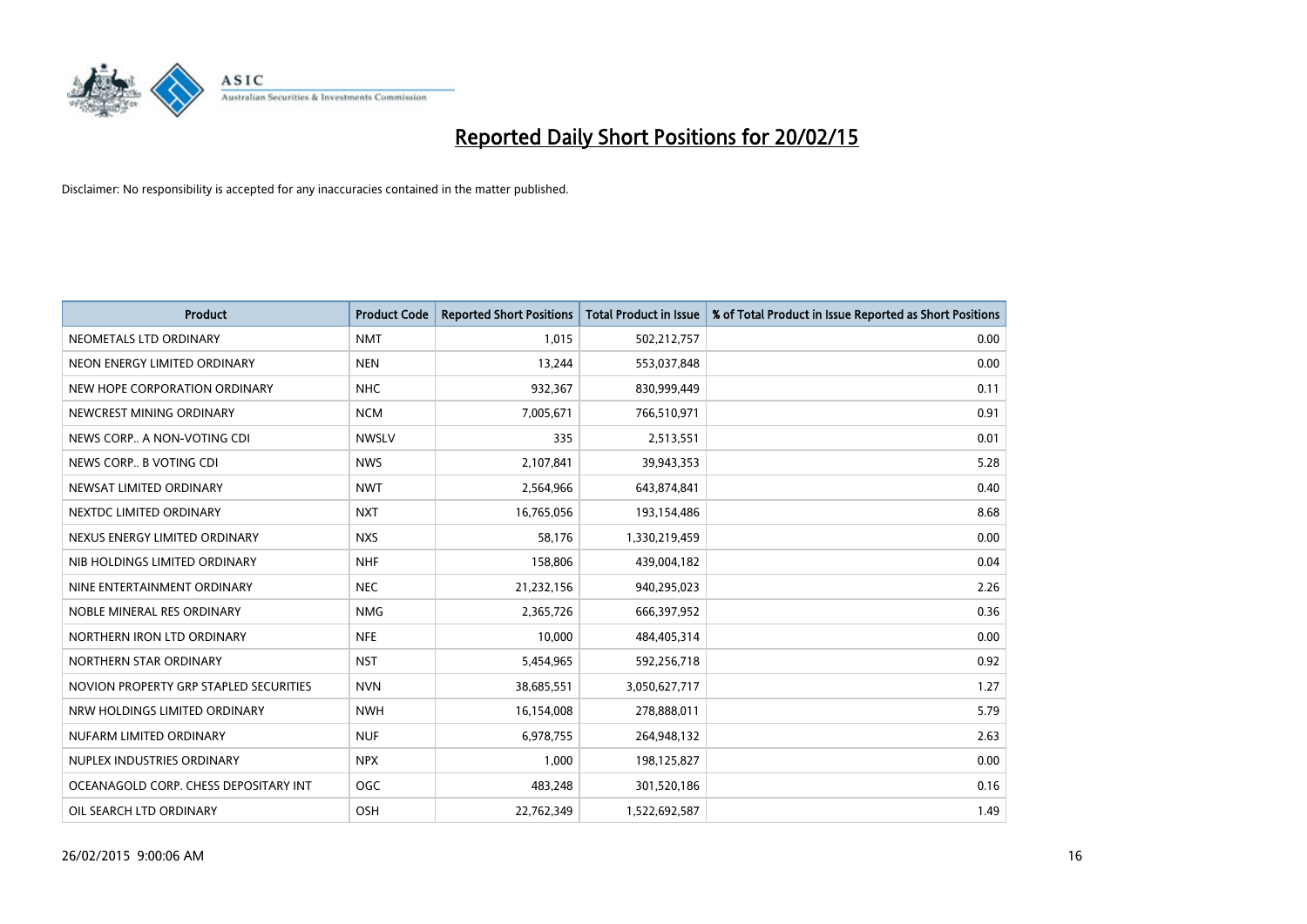

| <b>Product</b>                 | <b>Product Code</b> | <b>Reported Short Positions</b> | <b>Total Product in Issue</b> | % of Total Product in Issue Reported as Short Positions |
|--------------------------------|---------------------|---------------------------------|-------------------------------|---------------------------------------------------------|
| OM HOLDINGS LIMITED ORDINARY   | OMH                 | 58,082                          | 733,423,337                   | 0.01                                                    |
| OOH!MEDIA LIMITED ORDINARY     | OML                 | 617,955                         | 149,882,534                   | 0.41                                                    |
| ORICA LIMITED ORDINARY         | ORI                 | 29,247,017                      | 372,743,291                   | 7.85                                                    |
| ORIGIN ENERGY ORDINARY         | <b>ORG</b>          | 13,818,040                      | 1,106,314,634                 | 1.25                                                    |
| OROCOBRE LIMITED ORDINARY      | <b>ORE</b>          | 1,407,928                       | 147,360,623                   | 0.96                                                    |
| ORORA LIMITED ORDINARY         | <b>ORA</b>          | 1,862,426                       | 1,206,684,923                 | 0.15                                                    |
| OROTONGROUP LIMITED ORDINARY   | ORL                 | 74,774                          | 40,880,902                    | 0.18                                                    |
| OZ MINERALS ORDINARY           | OZL                 | 3,751,883                       | 303,470,022                   | 1.24                                                    |
| OZFOREX GROUP LTD ORDINARY     | <b>OFX</b>          | 9,352,907                       | 240,000,000                   | 3.90                                                    |
| <b>PACIFIC BRANDS ORDINARY</b> | <b>PBG</b>          | 70,214,427                      | 917,226,291                   | 7.66                                                    |
| PACIFIC SMILES GRP ORDINARY    | <b>PSQ</b>          | 133,000                         | 151,993,395                   | 0.09                                                    |
| PACT GROUP HLDGS LTD ORDINARY  | <b>PGH</b>          | 772,813                         | 294,145,019                   | 0.26                                                    |
| PALADIN ENERGY LTD ORDINARY    | <b>PDN</b>          | 64,287,614                      | 1,666,927,668                 | 3.86                                                    |
| PANAUST LIMITED ORDINARY       | <b>PNA</b>          | 3,542,748                       | 637,071,326                   | 0.56                                                    |
| PANORAMIC RESOURCES ORDINARY   | PAN                 | 1,741,870                       | 321,424,015                   | 0.54                                                    |
| PANTERRA GOLD LTD ORDINARY     | PGI                 | 1                               | 84,812,720                    | 0.00                                                    |
| PAPERLINX LIMITED ORDINARY     | <b>PPX</b>          | 57,743                          | 665, 181, 261                 | 0.01                                                    |
| PATTIES FOODS LTD ORDINARY     | PFL                 | 5,342                           | 139,234,153                   | 0.00                                                    |
| PEET LIMITED ORDINARY          | <b>PPC</b>          | 11,417                          | 484,853,684                   | 0.00                                                    |
| PERPETUAL LIMITED ORDINARY     | PPT                 | 962,989                         | 46,574,426                    | 2.07                                                    |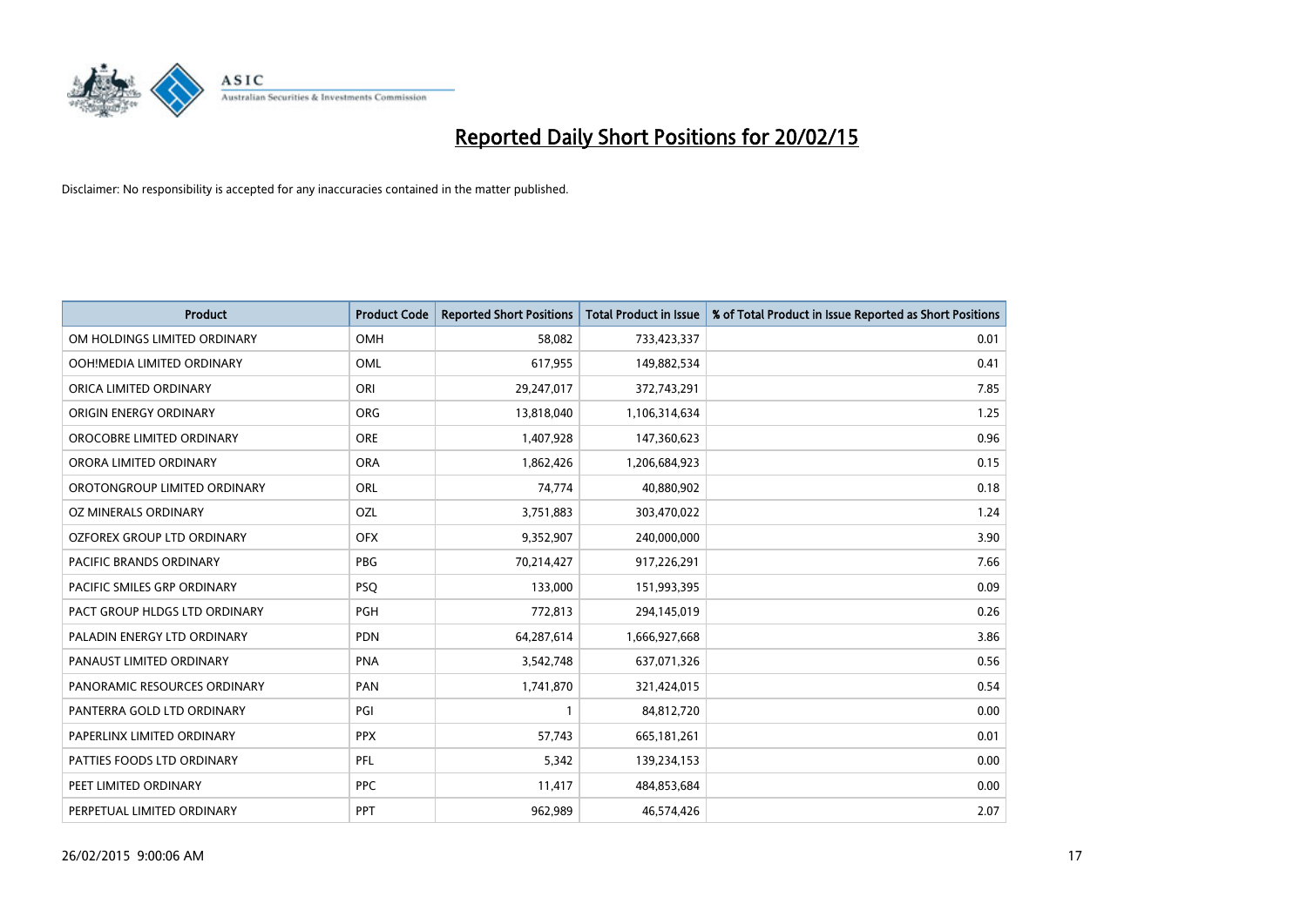

| <b>Product</b>                    | <b>Product Code</b> | <b>Reported Short Positions</b> | <b>Total Product in Issue</b> | % of Total Product in Issue Reported as Short Positions |
|-----------------------------------|---------------------|---------------------------------|-------------------------------|---------------------------------------------------------|
| PERSEUS MINING LTD ORDINARY       | PRU                 | 15,043,873                      | 526,656,401                   | 2.86                                                    |
| PHARMAXIS LTD ORDINARY            | <b>PXS</b>          | 8,777                           | 310,621,349                   | 0.00                                                    |
| PLATINUM ASSET ORDINARY           | <b>PTM</b>          | 849,776                         | 581,895,380                   | 0.15                                                    |
| PLATINUM AUSTRALIA ORDINARY       | PLA                 | 836,127                         | 504,968,043                   | 0.17                                                    |
| PLATINUM CAPITAL LTD ORDINARY     | <b>PMC</b>          | 198,284                         | 232,190,254                   | 0.09                                                    |
| PMP LIMITED ORDINARY              | <b>PMP</b>          | 27,581                          | 323,781,124                   | 0.01                                                    |
| POSEIDON NICK LTD ORDINARY        | <b>POS</b>          | 1,716,313                       | 683,588,322                   | 0.25                                                    |
| PRANA BIOTECHNOLOGY ORDINARY      | PBT                 | 2,045,137                       | 488,936,960                   | 0.42                                                    |
| PREMIER INVESTMENTS ORDINARY      | <b>PMV</b>          | 399,403                         | 155,900,075                   | 0.26                                                    |
| PRIMA BIOMED LTD ORDINARY         | <b>PRR</b>          | 390,345                         | 1,389,839,964                 | 0.03                                                    |
| PRIMARY HEALTH CARE ORDINARY      | <b>PRY</b>          | 42,411,462                      | 512,130,550                   | 8.28                                                    |
| PRIME MEDIA GRP LTD ORDINARY      | <b>PRT</b>          | 191,110                         | 366,330,303                   | 0.05                                                    |
| PROGRAMMED ORDINARY               | <b>PRG</b>          | 476,020                         | 118,651,911                   | 0.40                                                    |
| PROMESA LIMITED ORDINARY          | <b>PRA</b>          | 1,848,713                       | 384,412,465                   | 0.48                                                    |
| PURA VIDA ENERGY NL ORDINARY      | <b>PVD</b>          | 1,485,922                       | 135,404,383                   | 1.10                                                    |
| <b>QANTAS AIRWAYS ORDINARY</b>    | QAN                 | 1,141,490                       | 2,196,330,250                 | 0.05                                                    |
| OBE INSURANCE GROUP ORDINARY      | QBE                 | 12,972,940                      | 1,364,945,301                 | 0.95                                                    |
| ORXPHARMA LTD ORDINARY            | <b>QRX</b>          | 5,600                           | 164,190,969                   | 0.00                                                    |
| <b>QUBE HOLDINGS LTD ORDINARY</b> | <b>QUB</b>          | 2,482,813                       | 1,054,428,076                 | 0.24                                                    |
| QUICKSTEP HOLDINGS ORDINARY       | OHL                 | 50,000                          | 397,679,021                   | 0.01                                                    |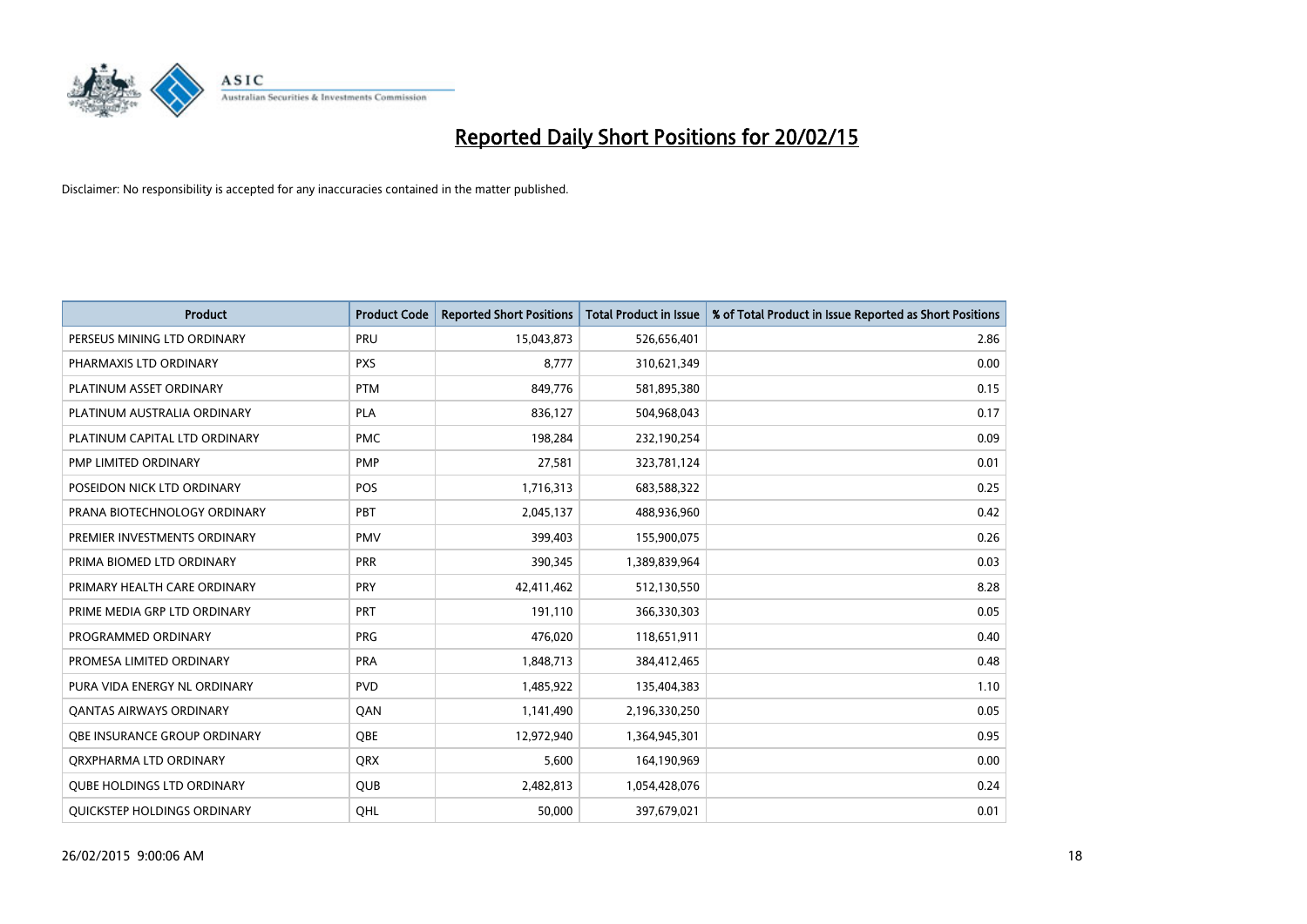

| <b>Product</b>                      | <b>Product Code</b> | <b>Reported Short Positions</b> | <b>Total Product in Issue</b> | % of Total Product in Issue Reported as Short Positions |
|-------------------------------------|---------------------|---------------------------------|-------------------------------|---------------------------------------------------------|
| RAMSAY HEALTH CARE ORDINARY         | <b>RHC</b>          | 466,898                         | 202,081,252                   | 0.23                                                    |
| RCG CORPORATION LTD ORDINARY        | <b>RCG</b>          | 232,707                         | 268,408,625                   | 0.09                                                    |
| <b>RCR TOMLINSON ORDINARY</b>       | <b>RCR</b>          | 718,222                         | 138,745,453                   | 0.52                                                    |
| <b>REA GROUP ORDINARY</b>           | <b>REA</b>          | 1,821,922                       | 131,714,699                   | 1.38                                                    |
| RECALL HOLDINGS LTD ORDINARY        | <b>REC</b>          | 610,435                         | 313,674,711                   | 0.19                                                    |
| <b>RECKON LIMITED ORDINARY</b>      | <b>RKN</b>          | 1,441,686                       | 112,084,762                   | 1.29                                                    |
| <b>RED 5 LIMITED ORDINARY</b>       | <b>RED</b>          | 174,739                         | 759,451,008                   | 0.02                                                    |
| RED FORK ENERGY ORDINARY            | <b>RFE</b>          | 6,811                           | 501,051,719                   | 0.00                                                    |
| REDBANK ENERGY LTD ORDINARY         | AEJ                 | 13                              | 786,287                       | 0.00                                                    |
| REGIONAL EXPRESS ORDINARY           | <b>REX</b>          | 34,384                          | 110,154,375                   | 0.03                                                    |
| REGIS HEALTHCARE LTD ORDINARY       | <b>REG</b>          | 840,034                         | 300, 345, 797                 | 0.28                                                    |
| <b>REGIS RESOURCES ORDINARY</b>     | <b>RRL</b>          | 30,887,586                      | 499,781,595                   | 6.18                                                    |
| RESMED INC CDI 10:1                 | <b>RMD</b>          | 5,084,948                       | 1,403,838,170                 | 0.36                                                    |
| <b>RESOLUTE MINING ORDINARY</b>     | <b>RSG</b>          | 3,951,592                       | 641,189,223                   | 0.62                                                    |
| <b>RESOURCE GENERATION ORDINARY</b> | <b>RES</b>          | 1                               | 581,380,338                   | 0.00                                                    |
| RETAIL FOOD GROUP ORDINARY          | <b>RFG</b>          | 1,580,349                       | 159,386,728                   | 0.99                                                    |
| REX MINERALS LIMITED ORDINARY       | <b>RXM</b>          | 818,031                         | 220,519,784                   | 0.37                                                    |
| RIDLEY CORPORATION ORDINARY         | <b>RIC</b>          | 3,493                           | 307,817,071                   | 0.00                                                    |
| RIO TINTO LIMITED ORDINARY          | <b>RIO</b>          | 6,972,365                       | 435,758,720                   | 1.60                                                    |
| ROC OIL COMPANY ORDINARY            | <b>ROC</b>          | 359,692                         | 687,618,400                   | 0.05                                                    |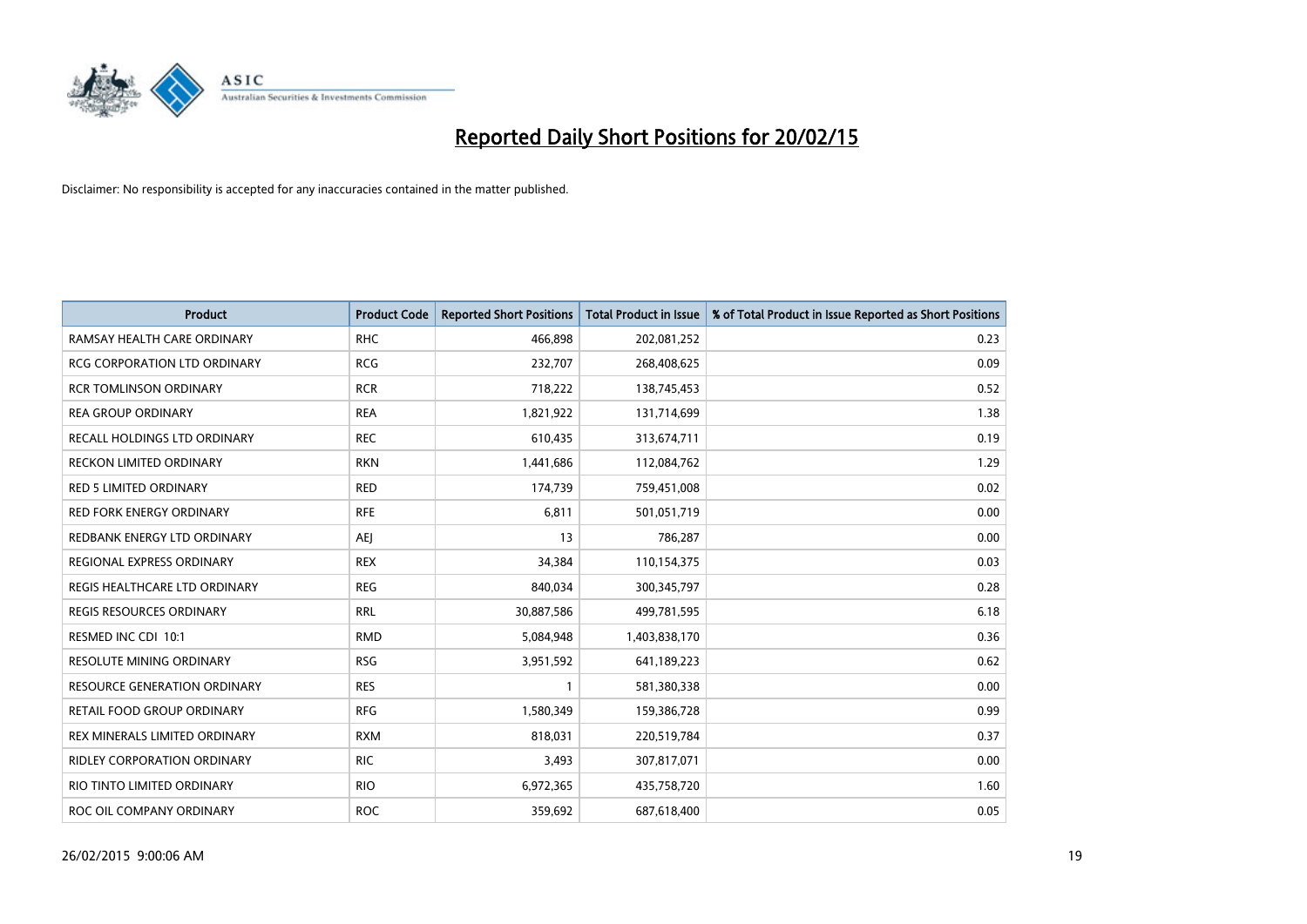

| <b>Product</b>                               | <b>Product Code</b> | <b>Reported Short Positions</b> | <b>Total Product in Issue</b> | % of Total Product in Issue Reported as Short Positions |
|----------------------------------------------|---------------------|---------------------------------|-------------------------------|---------------------------------------------------------|
| <b>ROX RESOURCES ORDINARY</b>                | <b>RXL</b>          | 5,523,255                       | 849,673,095                   | 0.65                                                    |
| ROYAL WOLF HOLDINGS ORDINARY                 | <b>RWH</b>          | 181,790                         | 100,387,052                   | 0.18                                                    |
| SAI GLOBAL LIMITED ORDINARY                  | SAI                 | 942,462                         | 211,761,727                   | 0.45                                                    |
| SALMAT LIMITED ORDINARY                      | <b>SLM</b>          | 100,532                         | 159,812,799                   | 0.06                                                    |
| SAMSON OIL & GAS LTD ORDINARY                | SSN                 | 2,039,520                       | 2,837,782,022                 | 0.07                                                    |
| SANDFIRE RESOURCES ORDINARY                  | <b>SFR</b>          | 2,852,961                       | 156,428,011                   | 1.82                                                    |
| <b>SANTOS LTD ORDINARY</b>                   | <b>STO</b>          | 17,862,151                      | 982,317,364                   | 1.82                                                    |
| SARACEN MINERAL ORDINARY                     | <b>SAR</b>          | 1,693,531                       | 792,784,738                   | 0.21                                                    |
| <b>SCA PROPERTY GROUP STAPLED SECURITIES</b> | <b>SCP</b>          | 9,329,247                       | 650,839,582                   | 1.43                                                    |
| <b>SCENTRE GRP STAPLED</b>                   | <b>SCG</b>          | 20,494,172                      | 5,324,296,678                 | 0.38                                                    |
| SEDGMAN LIMITED ORDINARY                     | SDM                 | 1,128,550                       | 227,059,277                   | 0.50                                                    |
| <b>SEEK LIMITED ORDINARY</b>                 | <b>SEK</b>          | 11,827,144                      | 342,622,917                   | 3.45                                                    |
| SELECT HARVESTS ORDINARY                     | SHV                 | 318,411                         | 70,940,874                    | 0.45                                                    |
| SENEX ENERGY LIMITED ORDINARY                | SXY                 | 85,805,687                      | 1,149,657,377                 | 7.46                                                    |
| SEVEN GROUP HOLDINGS ORDINARY                | <b>SVW</b>          | 8,114,986                       | 296,260,281                   | 2.74                                                    |
| SEVEN WEST MEDIA LTD ORDINARY                | SWM                 | 28,151,655                      | 999,160,872                   | 2.82                                                    |
| SEYMOUR WHYTE LTD ORDINARY                   | SWL                 | 41,019                          | 87,647,595                    | 0.05                                                    |
| SG FLEET GROUP LTD ORDINARY                  | SGF                 | 513,707                         | 242,691,826                   | 0.21                                                    |
| SHINE CORPORATE ORDINARY                     | SHI                 | 38,525                          | 172,400,081                   | 0.02                                                    |
| SIGMA PHARMACEUTICAL ORDINARY                | <b>SIP</b>          | 12,149,813                      | 1,093,424,867                 | 1.11                                                    |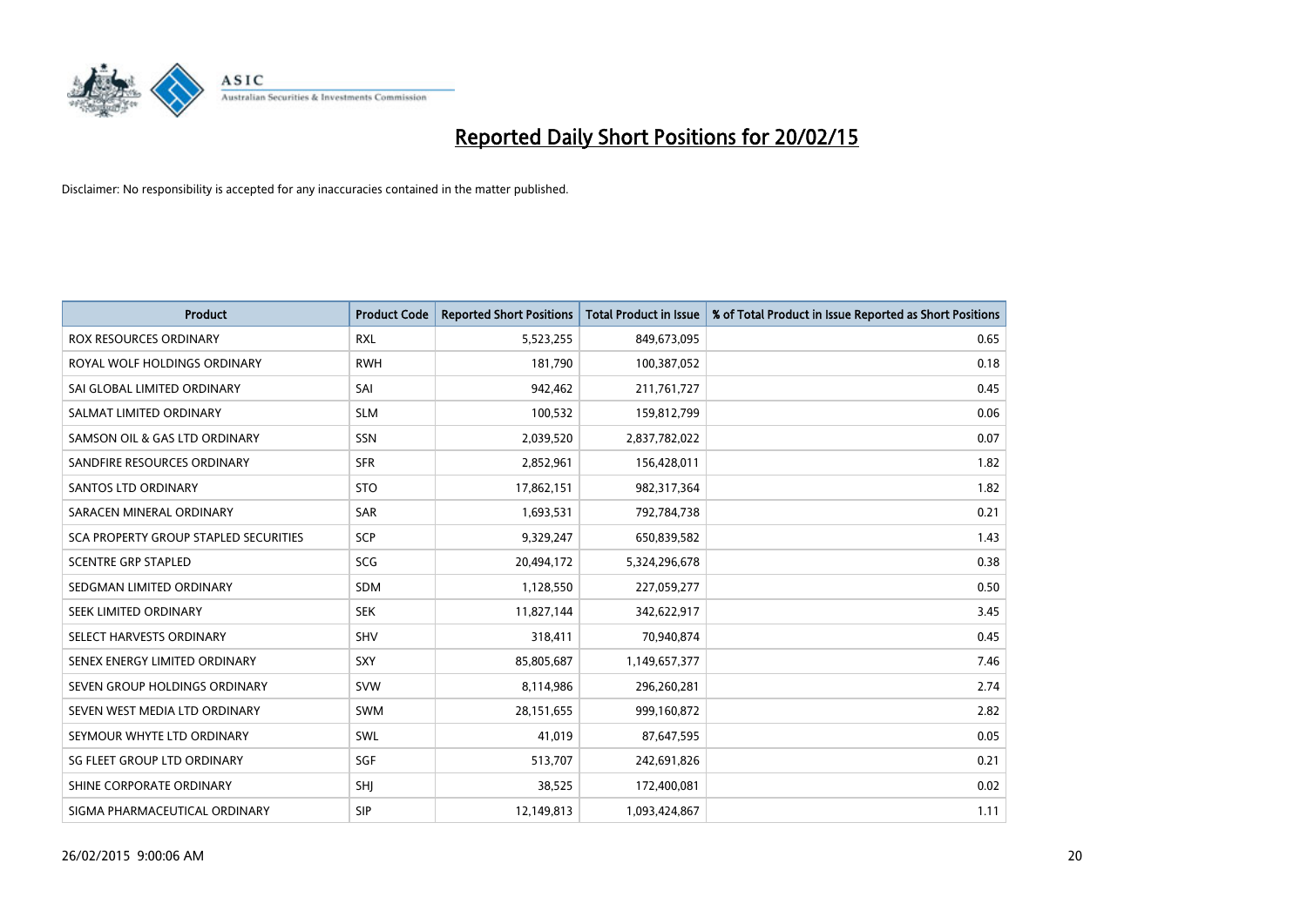

| <b>Product</b>                           | <b>Product Code</b> | <b>Reported Short Positions</b> | <b>Total Product in Issue</b> | % of Total Product in Issue Reported as Short Positions |
|------------------------------------------|---------------------|---------------------------------|-------------------------------|---------------------------------------------------------|
| SILEX SYSTEMS ORDINARY                   | <b>SLX</b>          | 6,261,407                       | 170,467,339                   | 3.67                                                    |
| SILVER CHEF LIMITED ORDINARY             | <b>SIV</b>          | 5,771                           | 29,640,865                    | 0.02                                                    |
| SILVER LAKE RESOURCE ORDINARY            | <b>SLR</b>          | 17,933,377                      | 503,233,971                   | 3.56                                                    |
| SIMONDS GRP LTD ORDINARY                 | <b>SIO</b>          | 656,557                         | 151,412,268                   | 0.43                                                    |
| SIMS METAL MGMT LTD ORDINARY             | SGM                 | 17,685,035                      | 204,703,086                   | 8.64                                                    |
| SINGAPORE TELECOMM. CHESS DEPOSITARY INT | SGT                 | 8,382,559                       | 127,005,879                   | 6.60                                                    |
| SINO GAS ENERGY ORDINARY                 | <b>SEH</b>          | 10,254,015                      | 1,544,247,358                 | 0.66                                                    |
| SIRIUS RESOURCES NL ORDINARY             | <b>SIR</b>          | 12,477,785                      | 341,638,269                   | 3.65                                                    |
| SIRTEX MEDICAL ORDINARY                  | <b>SRX</b>          | 55,200                          | 56,530,231                    | 0.10                                                    |
| SKILLED GROUP LTD ORDINARY               | <b>SKE</b>          | 3,202,779                       | 235,898,291                   | 1.36                                                    |
| SKY NETWORK ORDINARY                     | <b>SKT</b>          | 1,128,762                       | 389,139,785                   | 0.29                                                    |
| SKYCITY ENT GRP LTD ORDINARY             | <b>SKC</b>          | 8,620,793                       | 587,472,741                   | 1.47                                                    |
| <b>SLATER &amp; GORDON ORDINARY</b>      | SGH                 | 4,966,395                       | 208,695,621                   | 2.38                                                    |
| SMS MANAGEMENT, ORDINARY                 | <b>SMX</b>          | 1,316,072                       | 69,318,017                    | 1.90                                                    |
| SONIC HEALTHCARE ORDINARY                | <b>SHL</b>          | 4,237,132                       | 401,401,556                   | 1.06                                                    |
| SOUL PATTINSON (W.H) ORDINARY            | SOL                 | 27,585                          | 239,395,320                   | 0.01                                                    |
| SPARK INFRASTRUCTURE STAPLED US PROHIBT. | SKI                 | 22,110,412                      | 1,466,360,128                 | 1.51                                                    |
| SPARK NEW ZEALAND ORDINARY               | <b>SPK</b>          | 7,965,154                       | 1,834,775,347                 | 0.43                                                    |
| SPDR 200 FUND ETF UNITS                  | <b>STW</b>          | 11,803                          | 47,705,598                    | 0.02                                                    |
| SPECIALTY FASHION ORDINARY               | <b>SFH</b>          | 31,994                          | 192,236,121                   | 0.02                                                    |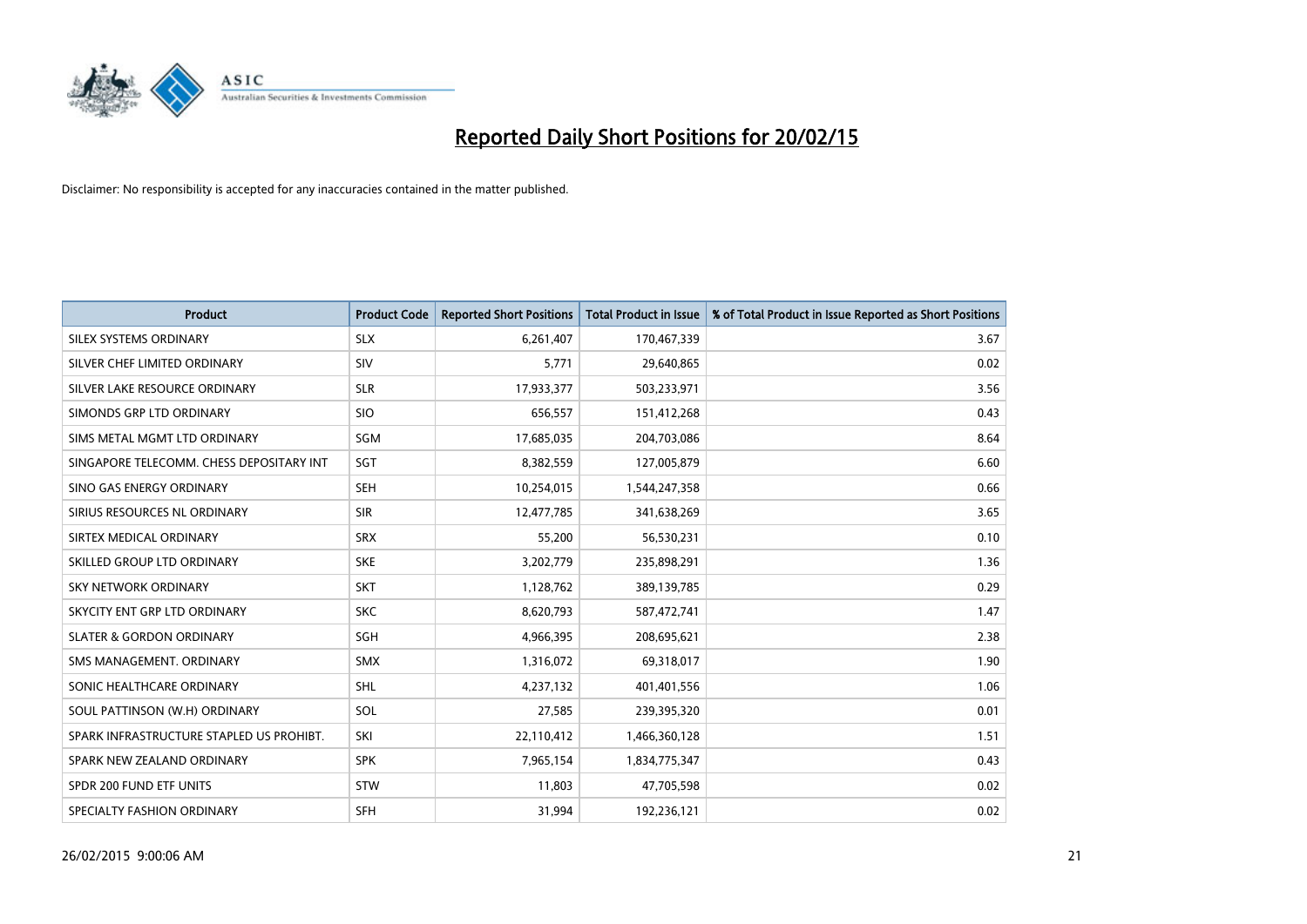

| <b>Product</b>                        | <b>Product Code</b> | <b>Reported Short Positions</b> | <b>Total Product in Issue</b> | % of Total Product in Issue Reported as Short Positions |
|---------------------------------------|---------------------|---------------------------------|-------------------------------|---------------------------------------------------------|
| SPOTLESS GRP HLD LTD ORDINARY         | SPO                 | 28,907,525                      | 1,098,290,178                 | 2.63                                                    |
| ST BARBARA LIMITED ORDINARY           | <b>SBM</b>          | 7,430,071                       | 495,102,525                   | 1.50                                                    |
| STARPHARMA HOLDINGS ORDINARY          | <b>SPL</b>          | 4,701,797                       | 319,138,501                   | 1.47                                                    |
| STEADFAST GROUP LTD ORDINARY          | <b>SDF</b>          | 18,753,581                      | 503,352,992                   | 3.73                                                    |
| STHN CROSS MEDIA ORDINARY             | SXL                 | 21,875,810                      | 732,319,622                   | 2.99                                                    |
| STOCKLAND UNITS/ORD STAPLED           | SGP                 | 7,588,820                       | 2,348,746,744                 | 0.32                                                    |
| STRAITS RES LTD. ORDINARY             | <b>SRQ</b>          | 20,212                          | 1,217,730,293                 | 0.00                                                    |
| STW COMMUNICATIONS ORDINARY           | SGN                 | 3,631,063                       | 409,699,000                   | 0.89                                                    |
| SUNCORP GROUP LTD ORDINARY            | <b>SUN</b>          | 5,854,465                       | 1,286,600,980                 | 0.46                                                    |
| SUNDANCE ENERGY ORDINARY              | <b>SEA</b>          | 5,938,603                       | 549,295,839                   | 1.08                                                    |
| SUNDANCE RESOURCES ORDINARY           | SDL                 | 48,598,234                      | 3,110,250,938                 | 1.56                                                    |
| SUNLAND GROUP LTD ORDINARY            | <b>SDG</b>          | 226,450                         | 181,710,087                   | 0.12                                                    |
| SUPER RET REP LTD ORDINARY            | SUL                 | 17,635,351                      | 197,030,571                   | 8.95                                                    |
| <b>SWICK MINING ORDINARY</b>          | <b>SWK</b>          | 50,000                          | 217,643,703                   | 0.02                                                    |
| SYD AIRPORT STAPLED US PROHIBIT.      | SYD                 | 16,488,712                      | 2,216,216,041                 | 0.74                                                    |
| SYRAH RESOURCES ORDINARY              | <b>SYR</b>          | 1,400,409                       | 164,210,076                   | 0.85                                                    |
| TABCORP HOLDINGS LTD ORDINARY         | <b>TAH</b>          | 11,176,836                      | 765,652,364                   | 1.46                                                    |
| TABCORP HOLDINGS LTD RTS23FEB15 FORUS | <b>TAHR</b>         | 8,737                           | 63,804,363                    | 0.01                                                    |
| TAP OIL LIMITED ORDINARY              | <b>TAP</b>          | 83,276                          | 243,186,639                   | 0.03                                                    |
| TASSAL GROUP LIMITED ORDINARY         | <b>TGR</b>          | 119,616                         | 146,897,115                   | 0.08                                                    |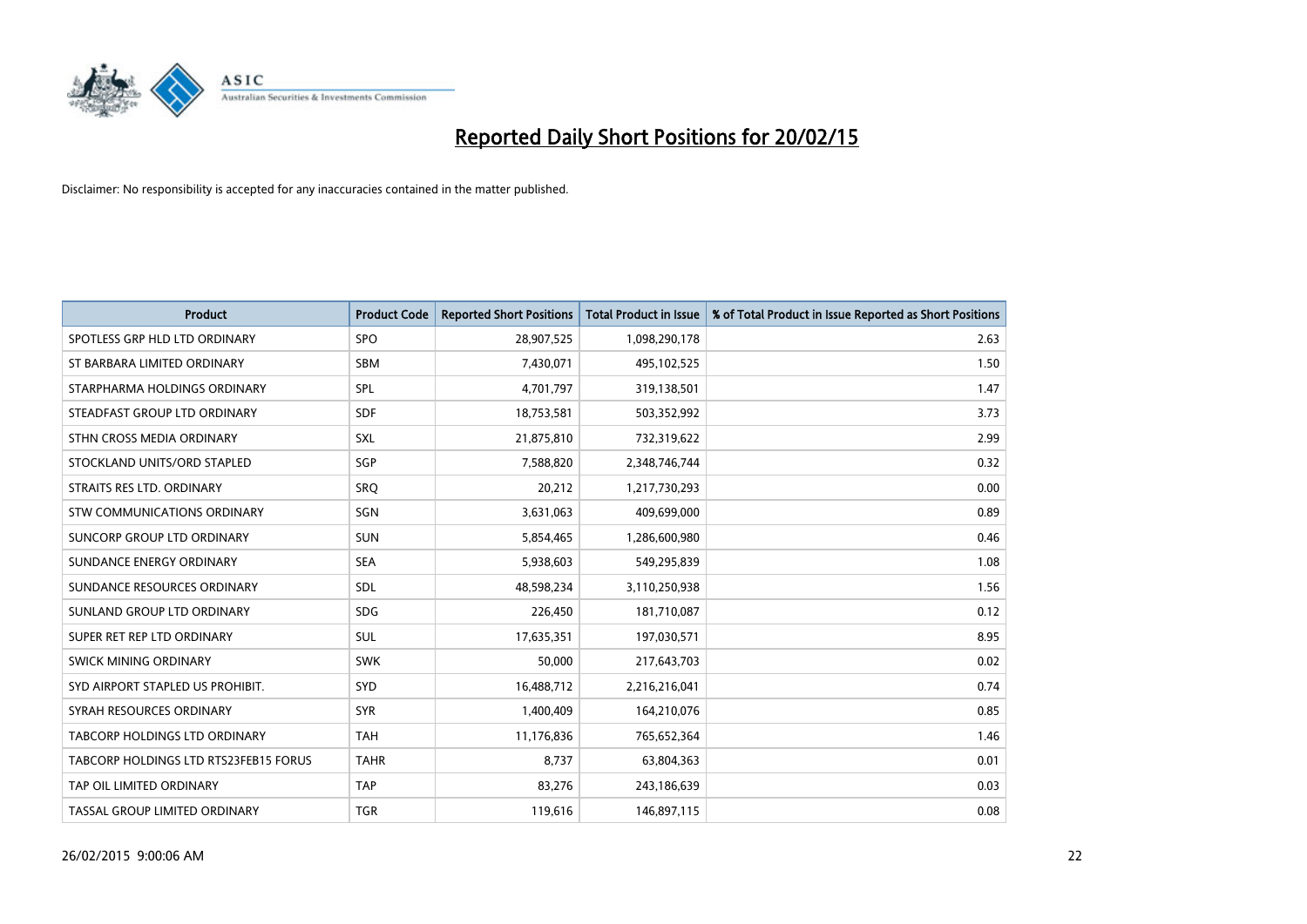

| <b>Product</b>                       | <b>Product Code</b> | <b>Reported Short Positions</b> | <b>Total Product in Issue</b> | % of Total Product in Issue Reported as Short Positions |
|--------------------------------------|---------------------|---------------------------------|-------------------------------|---------------------------------------------------------|
| <b>TATTS GROUP LTD ORDINARY</b>      | <b>TTS</b>          | 13,048,023                      | 1,445,759,948                 | 0.90                                                    |
| TECHNOLOGY ONE ORDINARY              | <b>TNE</b>          | 2,770,927                       | 309,209,455                   | 0.90                                                    |
| <b>TELSTRA CORPORATION, ORDINARY</b> | <b>TLS</b>          | 69,600,817                      | 12,225,655,836                | 0.57                                                    |
| TEN NETWORK HOLDINGS ORDINARY        | <b>TEN</b>          | 107,068,925                     | 2,630,984,596                 | 4.07                                                    |
| TERANGA GOLD CORP CDI 1:1            | <b>TGZ</b>          | 11,925                          | 71,141,662                    | 0.02                                                    |
| TFS CORPORATION LTD ORDINARY         | <b>TFC</b>          | 12,879,002                      | 326,983,445                   | 3.94                                                    |
| THE REJECT SHOP ORDINARY             | <b>TRS</b>          | 1,377,301                       | 28,844,648                    | 4.77                                                    |
| THINK CHILDCARE EDU ORDINARY         | <b>TNK</b>          | 500,000                         | 39,600,000                    | 1.26                                                    |
| THORN GROUP LIMITED ORDINARY         | <b>TGA</b>          | 22,207                          | 151,337,839                   | 0.01                                                    |
| <b>TIGER RESOURCES ORDINARY</b>      | <b>TGS</b>          | 6,282,378                       | 1,143,541,406                 | 0.55                                                    |
| <b>TISSUE THERAPIES ORDINARY</b>     | <b>TIS</b>          | 5,000                           | 282,405,919                   | 0.00                                                    |
| TOLL HOLDINGS LTD ORDINARY           | <b>TOL</b>          | 4,809,179                       | 717,437,878                   | 0.67                                                    |
| TORO ENERGY LIMITED ORDINARY         | <b>TOE</b>          | $\mathbf{1}$                    | 1,903,769,581                 | 0.00                                                    |
| <b>TOWER LIMITED ORDINARY</b>        | <b>TWR</b>          | 924                             | 178,145,130                   | 0.00                                                    |
| TOX FREE SOLUTIONS ORDINARY          | <b>TOX</b>          | 294,018                         | 133,752,359                   | 0.22                                                    |
| TPG TELECOM LIMITED ORDINARY         | <b>TPM</b>          | 15,212,180                      | 793,808,141                   | 1.92                                                    |
| <b>TRADE ME GROUP ORDINARY</b>       | <b>TME</b>          | 3,672,521                       | 396,830,595                   | 0.93                                                    |
| TRANSFIELD SERVICES ORDINARY         | <b>TSE</b>          | 4,028,707                       | 512,457,716                   | 0.79                                                    |
| TRANSPACIFIC INDUST, ORDINARY        | <b>TPI</b>          | 79,759,997                      | 1,579,699,505                 | 5.05                                                    |
| TRANSURBAN GROUP TRIPLE STAPLED SEC. | <b>TCL</b>          | 7,481,052                       | 1,914,461,916                 | 0.39                                                    |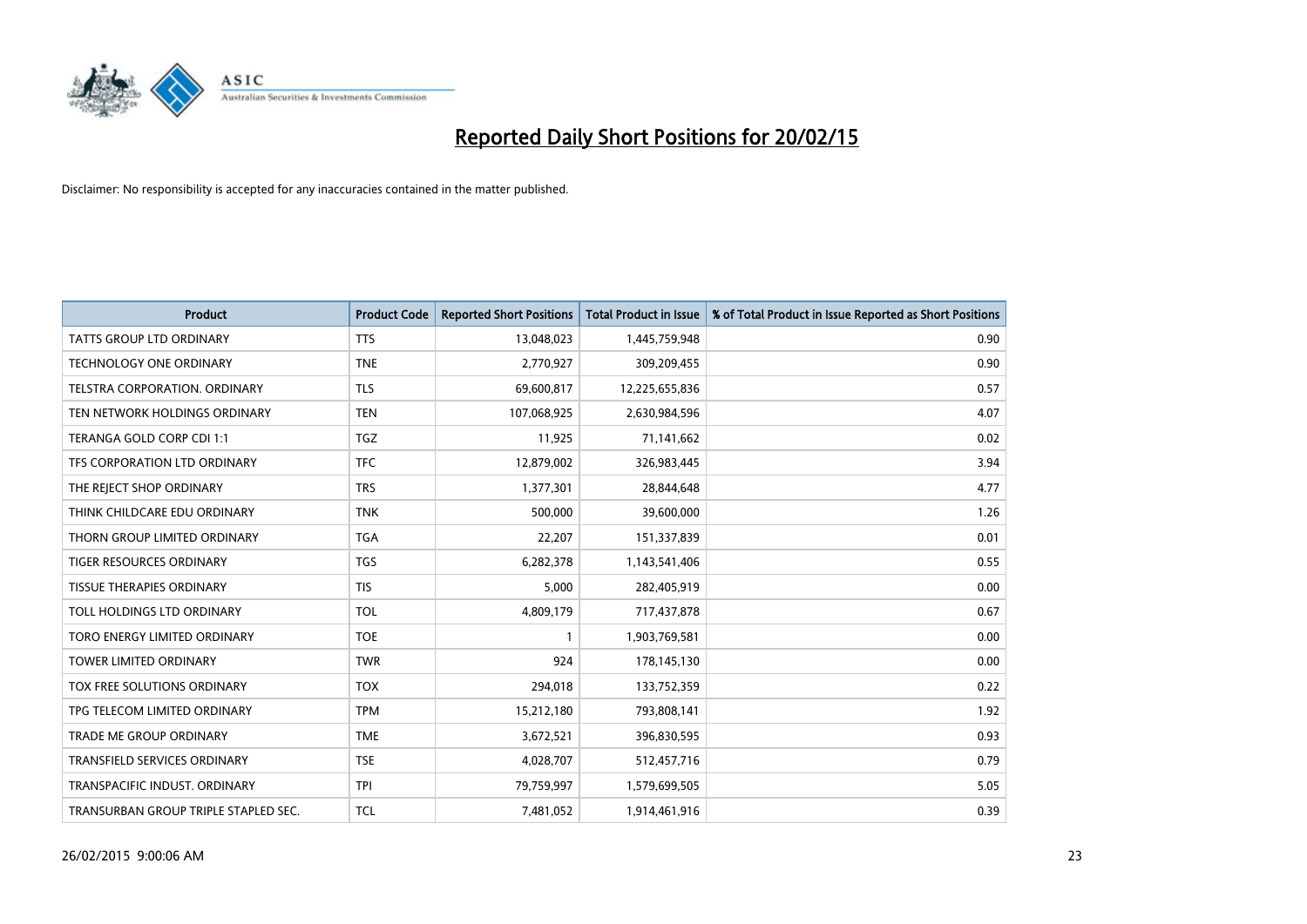

| <b>Product</b>                       | <b>Product Code</b> | <b>Reported Short Positions</b> | <b>Total Product in Issue</b> | % of Total Product in Issue Reported as Short Positions |
|--------------------------------------|---------------------|---------------------------------|-------------------------------|---------------------------------------------------------|
| <b>TREASURY GROUP ORDINARY</b>       | <b>TRG</b>          | 87,268                          | 27,604,144                    | 0.32                                                    |
| TREASURY WINE ESTATE ORDINARY        | <b>TWE</b>          | 10,328,694                      | 651,261,403                   | 1.59                                                    |
| TROY RESOURCES LTD ORDINARY          | <b>TRY</b>          | 3,123,984                       | 195,265,161                   | 1.60                                                    |
| UGL LIMITED ORDINARY                 | UGL                 | 16,105,342                      | 166,511,240                   | 9.67                                                    |
| UNILIFE CORPORATION CDI 6:1          | <b>UNS</b>          | 114,999                         | 273,135,402                   | 0.04                                                    |
| UNITY MINING LTD ORDINARY            | <b>UML</b>          | 320,000                         | 1,140,312,866                 | 0.03                                                    |
| UXC LIMITED ORDINARY                 | <b>UXC</b>          | 1,062,504                       | 331,590,518                   | 0.32                                                    |
| <b>VEDA GROUP LTD ORDINARY</b>       | <b>VED</b>          | 12,487,428                      | 842,055,406                   | 1.48                                                    |
| VILLAGE ROADSHOW LTD ORDINARY        | <b>VRL</b>          | 960,465                         | 159,515,151                   | 0.60                                                    |
| <b>VIRGIN AUS HLDG LTD ORDINARY</b>  | <b>VAH</b>          | 32,821,984                      | 3,524,912,131                 | 0.93                                                    |
| <b>VIRTUS HEALTH LTD ORDINARY</b>    | <b>VRT</b>          | 4,419,112                       | 79,885,938                    | 5.53                                                    |
| <b>VISION EYE INSTITUTE ORDINARY</b> | <b>VEI</b>          | 1,586,666                       | 178,873,554                   | 0.89                                                    |
| VNGD AUS SHARES ETF UNITS            | VAS                 | 400                             | 12,582,381                    | 0.00                                                    |
| <b>VOCATION LTD ORDINARY</b>         | <b>VET</b>          | 11,846,224                      | 230,000,000                   | 5.15                                                    |
| <b>VOCUS COMMS LTD ORDINARY</b>      | <b>VOC</b>          | 3,810,166                       | 105,441,949                   | 3.61                                                    |
| WAM CAPITAL LIMITED ORDINARY         | <b>WAM</b>          | 171                             | 345,405,201                   | 0.00                                                    |
| WARRNAMBOOL CHEESE ORDINARY          | <b>WCB</b>          | 19                              | 56,098,797                    | 0.00                                                    |
| WATPAC LIMITED ORDINARY              | <b>WTP</b>          | 3,108,632                       | 189,258,397                   | 1.64                                                    |
| <b>WDS LIMITED ORDINARY</b>          | <b>WDS</b>          | 153,233                         | 144,740,614                   | 0.11                                                    |
| <b>WEBJET LIMITED ORDINARY</b>       | <b>WEB</b>          | 1,079,054                       | 79,397,959                    | 1.36                                                    |